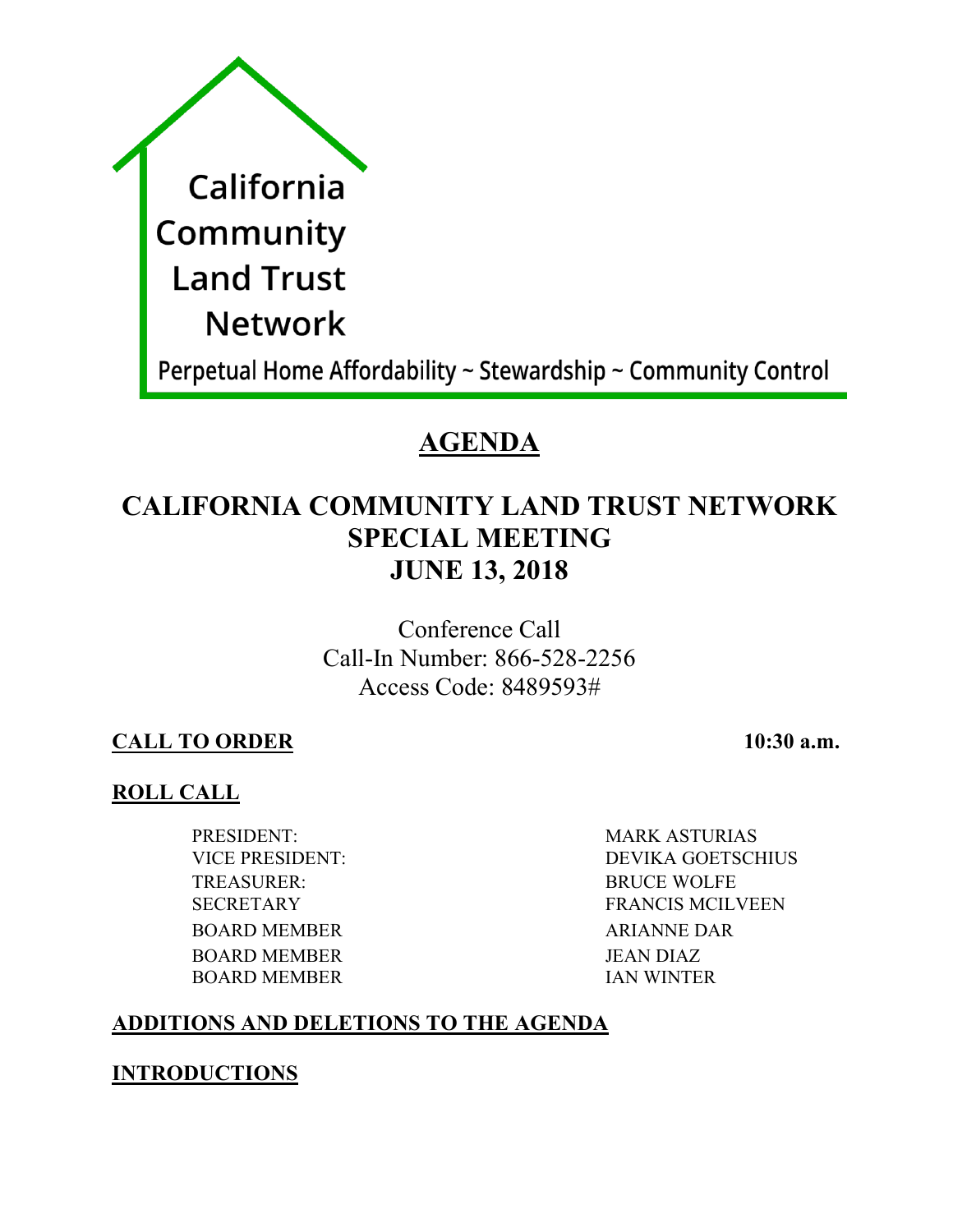## **PUBLIC COMMENTS**

#### **THE PRESIDENT OF THE CALIFORNIA COMMUNITY LAND TRUST NETWORK WILL CALL FOR PUBLIC COMMENTS**

Any member of the public may address the Board of the California Community Land Trust Network on items within the Board's subject matter jurisdiction, but which are not listed on the agenda during PUBLIC COMMENTS. However, no action may be taken on matters that are not part of the posted agenda. PUBLIC COMMENTS are scheduled for 15 minutes and should be limited to three minutes per person.

### **BOARD BUSINESS**

#### **1. MINUTES OF MAY 16, 2018**

RECOMMENDED ACTION: Approve minutes of May 16, 2018.

#### **2. UPDATE ON ANNUAL CA CLT NETWORK CONFERENCE**

#### RECOMMENDED ACTION:

Discuss, finalize and approve needed actions to implement conference.

#### **3. LEGISLATIVE ADVOCACY**

#### RECOMMENDED ACTION:

Authorize submittal of support letter on AB 2035 by President following Policy Committee recommendation.

#### **4. DISCUSSION ON ALL OTHER MATTERS PERTAINING TO THE CORPORATION**

RECOMMENDED ACTION: Provide policy direction on activities of the Corporation.

### **BOARD COMMENTS**

### **ADJOURNMENT**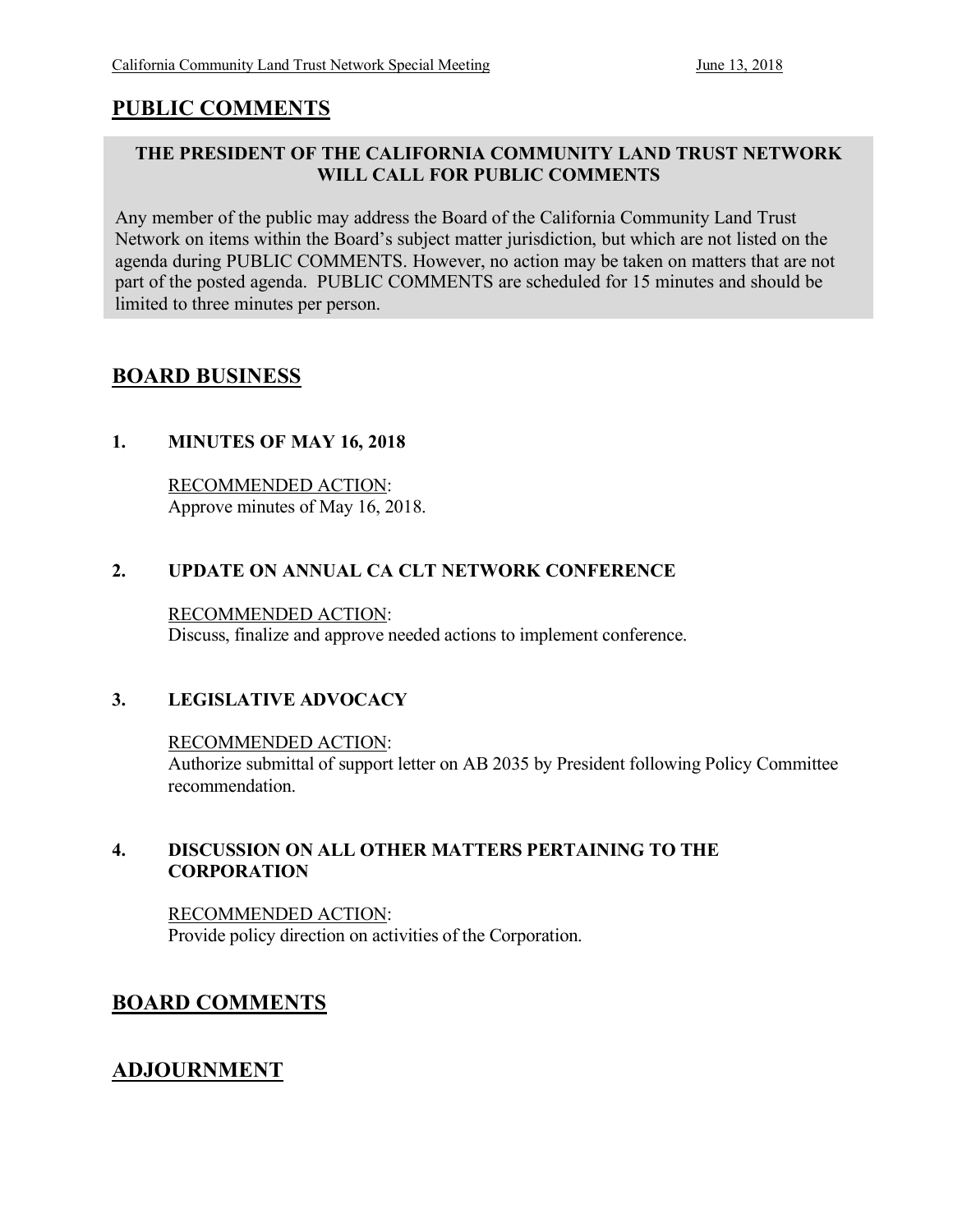

# **AGENDA ITEM** 1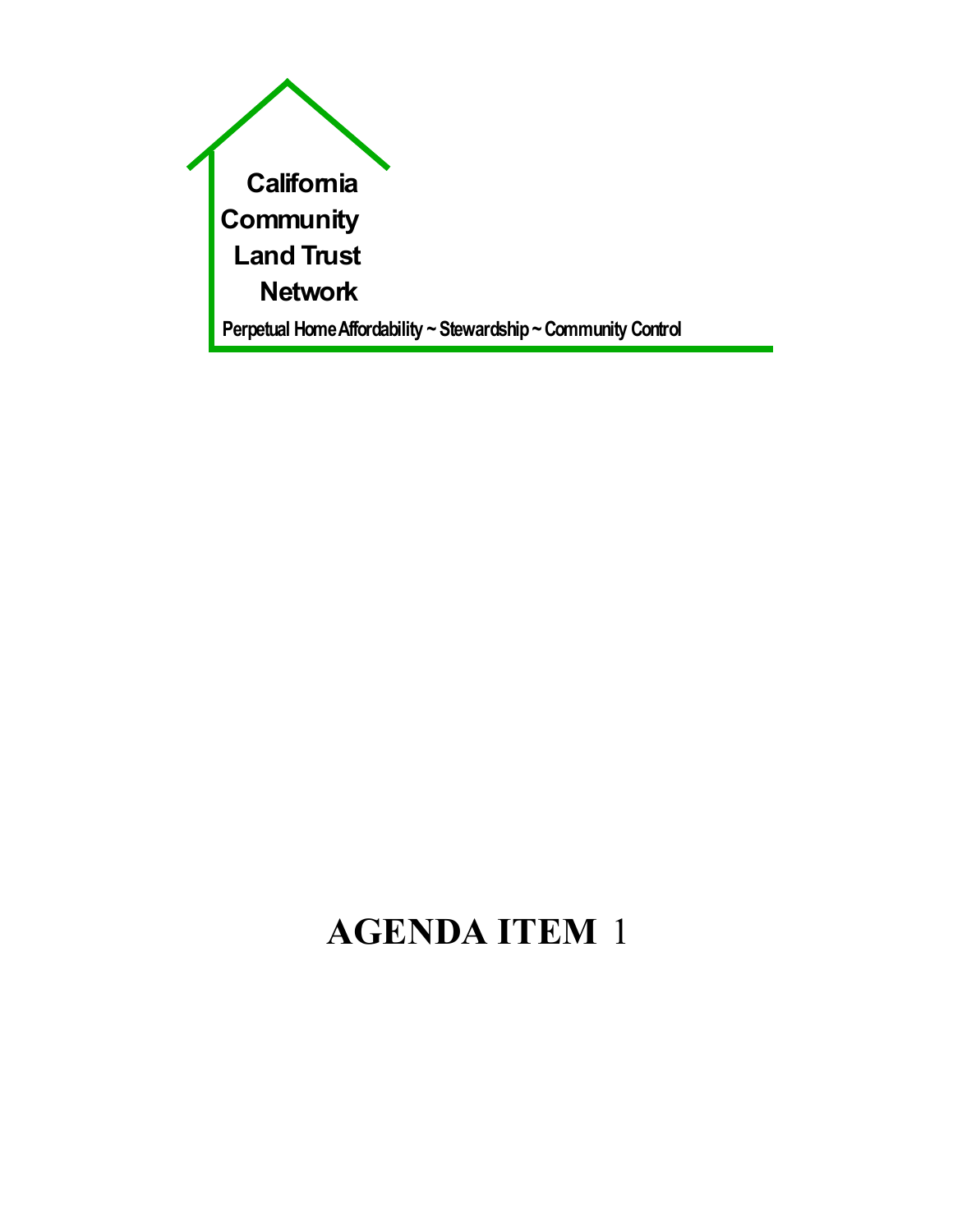| California        |
|-------------------|
| Community         |
| <b>Land Trust</b> |
| <b>Network</b>    |
|                   |

Perpetual Home Affordability ~ Stewardship ~ Community Control

# **MEETING MINUTES**

# **CALIFORNIA COMMUNITY LAND TRUST NETWORK SPECIAL MEETING MAY 16, 2018**

Conference Call Call-In Number: 866-528-2256 Access Code: 8489593#

## **CALL TO ORDER 10:33 a.m.**

## **ROLL CALL**

| <b>VICE PRESIDENT:</b><br><b>DEVIKA GOETSCHIUS</b> | Present |
|----------------------------------------------------|---------|
|                                                    | Absent  |
| TREASURER:<br><b>BRUCE WOLFE</b>                   | Present |
| <b>SECRETARY</b><br><b>FRANCIS MCILVEEN</b>        | Present |
| <b>BOARD MEMBER</b><br><b>ARIANNE DAR</b>          | Present |
| <b>BOARD MEMBER</b><br><b>JEAN DIAZ</b>            | Present |
| <b>BOARD MEMBER</b><br><b>IAN WINTER</b>           | Present |

# **ADDITIONS AND DELETIONS TO THE AGENDA**

### **INTRODUCTIONS**

No other attendees, except Bruce's dog, Lady, eating a bone.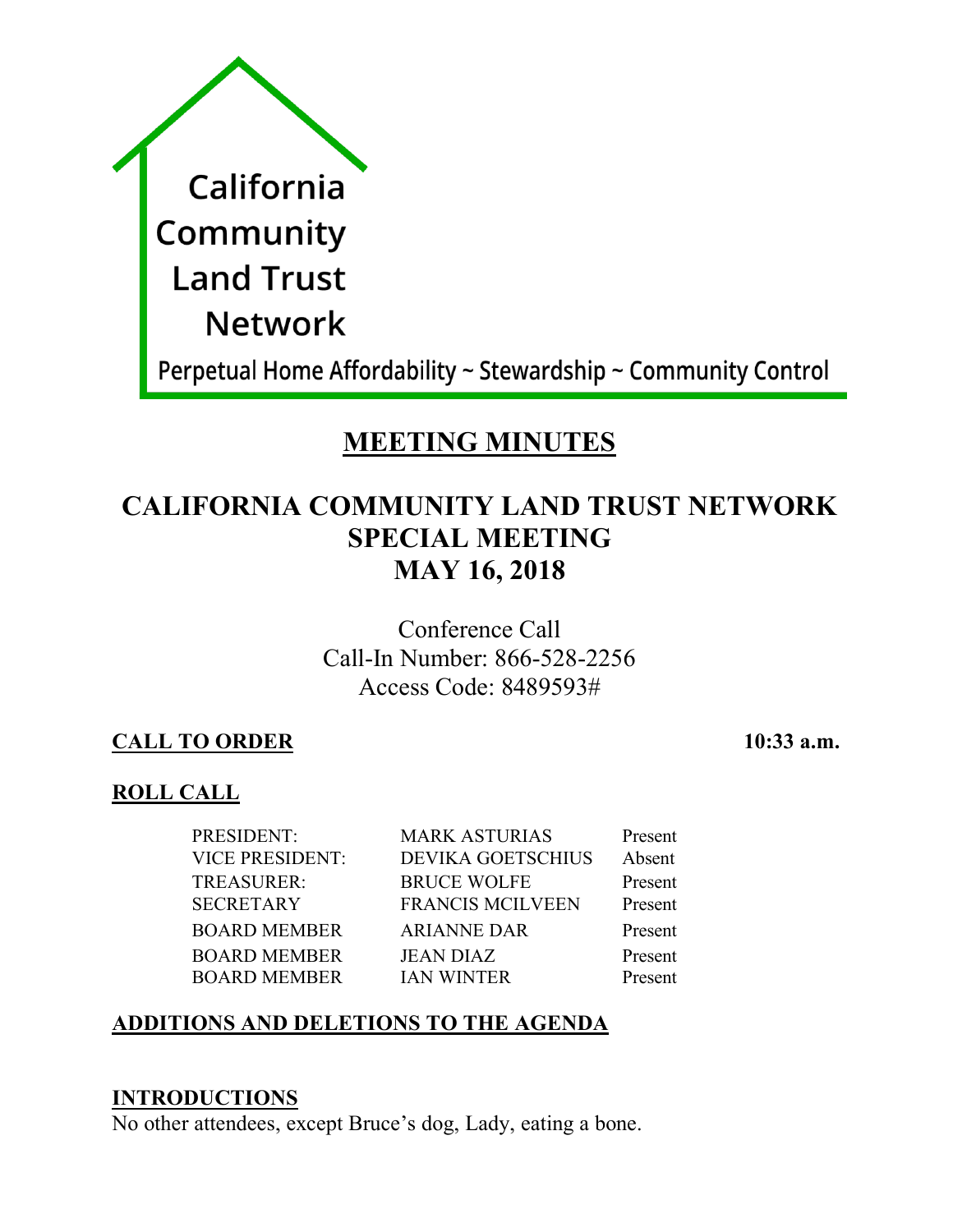# **PUBLIC COMMENTS**

None

#### **BOARD BUSINESS**

#### **1. MINUTES OF APRIL 19, 2018**

RECOMMENDED ACTION: Approve minutes of April 19, 2018.

Arianne, moved to approve, Jean Seconded. Passed 6 yes, 0 noes.

#### **2. UPDATE ON ANNUAL CA CLT NETWORK CONFERENCE**

#### RECOMMENDED ACTION:

Discuss and approve needed actions to implement conference.

Wanting to find out status of work needed. Specifically what is the actual agenda for the day. Jean: wants to add new mortgage financing update (e.g. Freddie Mac)

Mark: legislation update on SB1056, and implementation of AB2818

Bruce: should we revisit the hiring of a lobbyist?

Mark: maybe talk about hiring staff.

Bruce: should we talk about strategic planning.

Bruce: logistics question, if we need a sound system, Bruce has one w/ microphone that he can bring.

Jean: found the work w/ Allison H helpful last year. Would be helpful to have a recap of last year's facilitated meeting, and lead into a next step for a long-range strategic plan.

Arianne: would only want a facilitator if we are doing actual strategic planning.

Mark: need to work on fleshing out agenda soon.

Ian & Francis: maybe 1 -2 hour session to discuss training needs & resources currently available. Jean: Do a survey monkey on training/TA needs of CLTs; what resources that CLTs think are important for Network to provide. Jean happy to pull together a survey monkey. Include survey ?s of what to do for Agenda.

Mark to send Jean contact list.

#### **3. LEGISLATIVE ADVOCACY**

#### RECOMMENDED ACTION:

Request Policy Committee review of California Assembly Bills 2035, 2065, 2922 and 3152 and authorize submittal of support or oppose letters by President following Policy Committee recommendation.

Mark: haven't had chance for Policy committee to review/make recommendations, so question does board feel comfortable devolving authority to policy committee to take action.

Jean & Bruce: thinks it best to have policy committee review & recommend action to the board. Mark: benefits of increasing visibility via making public comments/positions on legislation. Need for good 'surveillance' on bills; and for a process to take positions on bills, b/c the wide

diversity of CLT orgs (i.e. potential conflicts in the interests of the CLTs).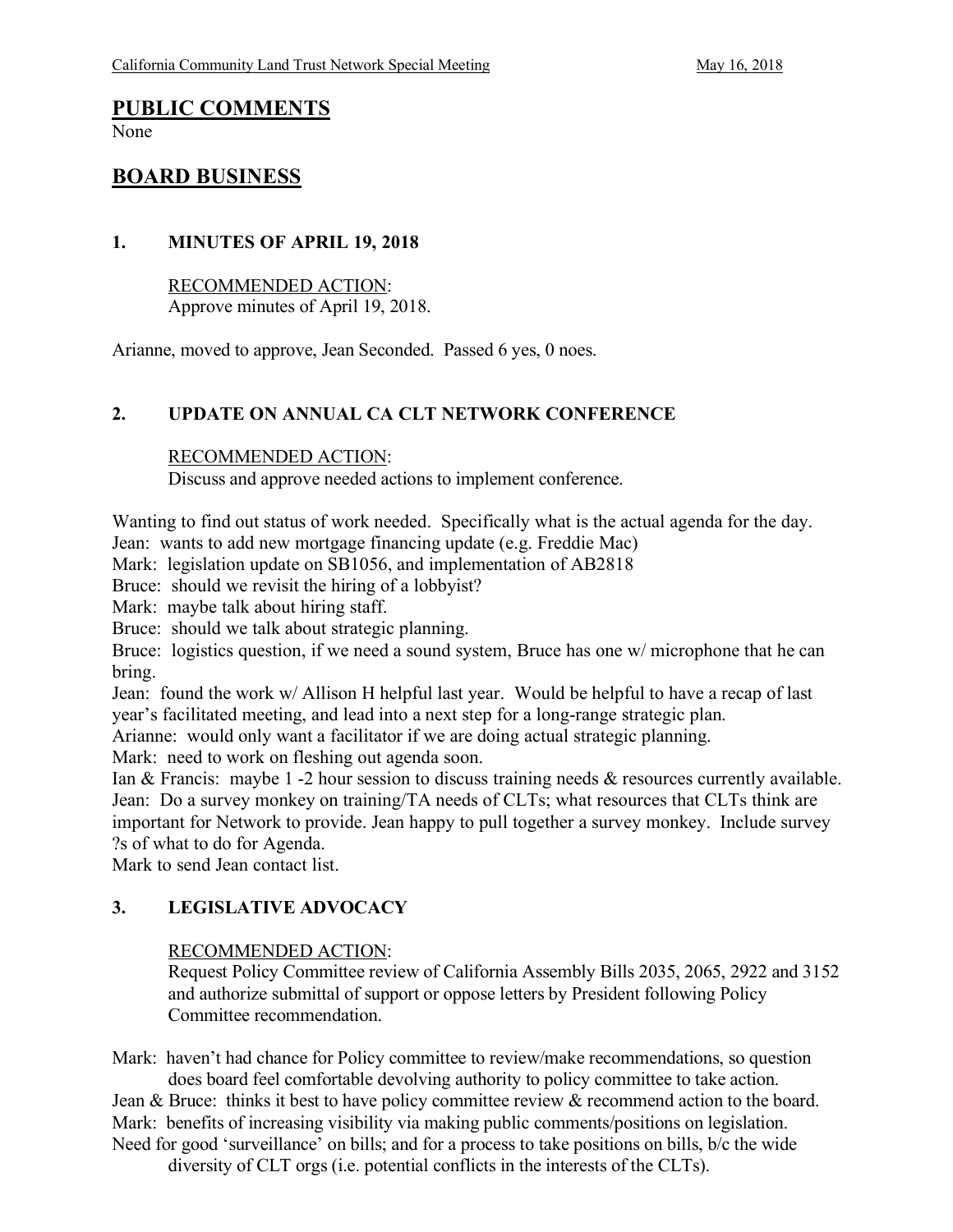- Bruce: AB2065, seems to be ok; 2035 seems to be ok; 3152 reeks of SB827, encroaches upon that bill—trying to fast track developments.
- Jean: moves to accept the recommendation referring bills to policy committee for review/recommendation; Bruce: seconds that as long as a decision will be reached at the next policy committee meeting. Amendment—that review of bills happens at next meeting with a decision at that time.
- Arianne: allow committee to make recommendation (e.g. submit to board for a vote, or to table it pending further information).

Passed: 6 yes; 0 noes

#### **4. DISCUSSION ON ALL OTHER MATTERS PERTAINING TO THE CORPORATION**

#### RECOMMENDED ACTION:

Provide policy direction on activities of the Corporation.

Arianne: looking for a good grant writer for the CCHD economic grant. Francis will put her in touch w/ Tracy Parent for possible grant writing.

Francis: we now have a bank account at Coop Federal Credit Union

Ian: tracking of expenses for the 501(h) election; he will pass on comments from NCLT's auditor about tracking & making the elections.

Mark to send Arianne list of the policy committee members.

Bruce: trying to get software from TechSoup, requiring a credit/debit card. Asking to be able to be reimbursed for direct cost.

## **BOARD COMMENTS**

Next Meeting:

June 13th, 10:30 am, conference call.

#### **ADJOURNMENT**

Mark officially adjourned at 11:20 am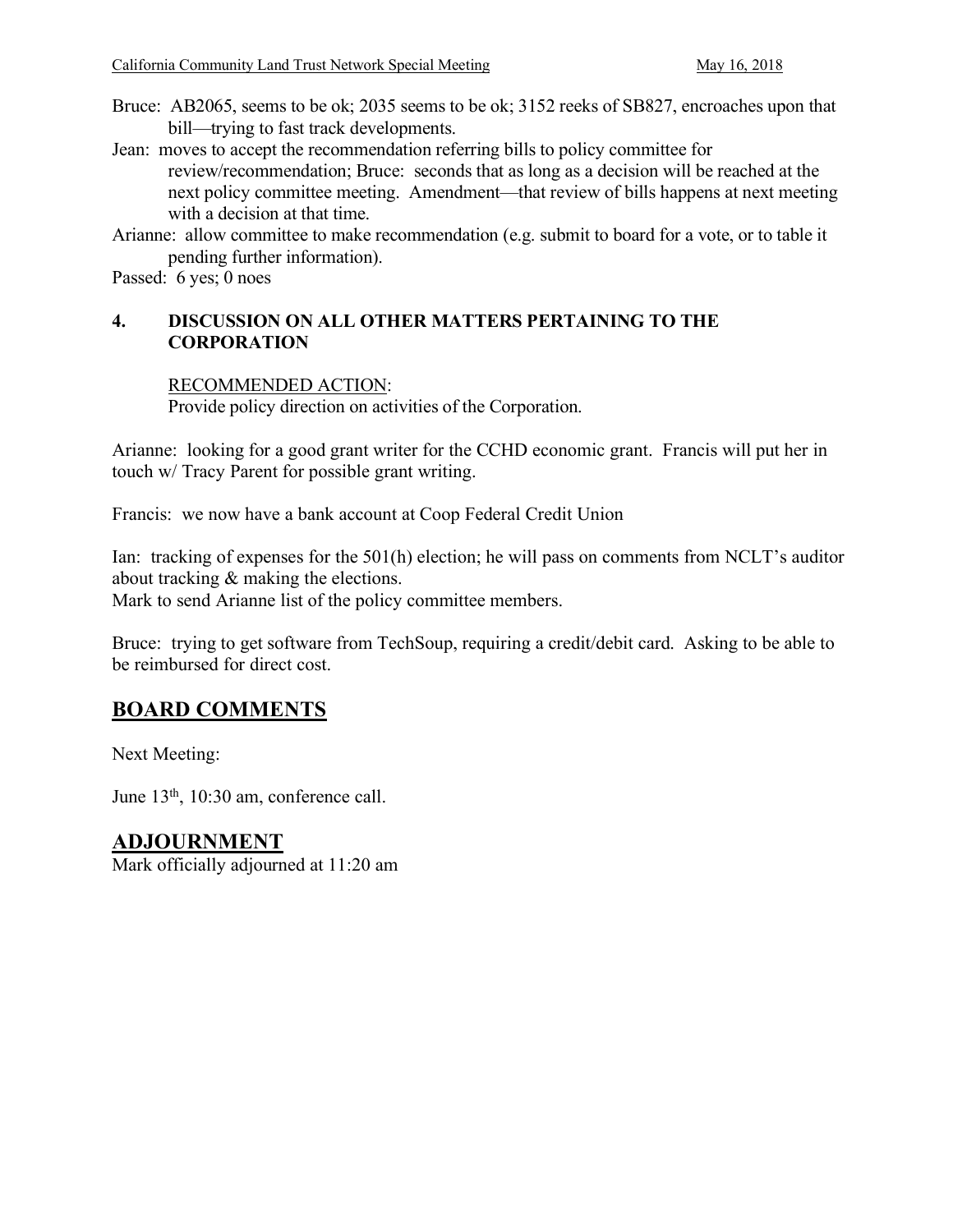

# **AGENDA ITEM** 2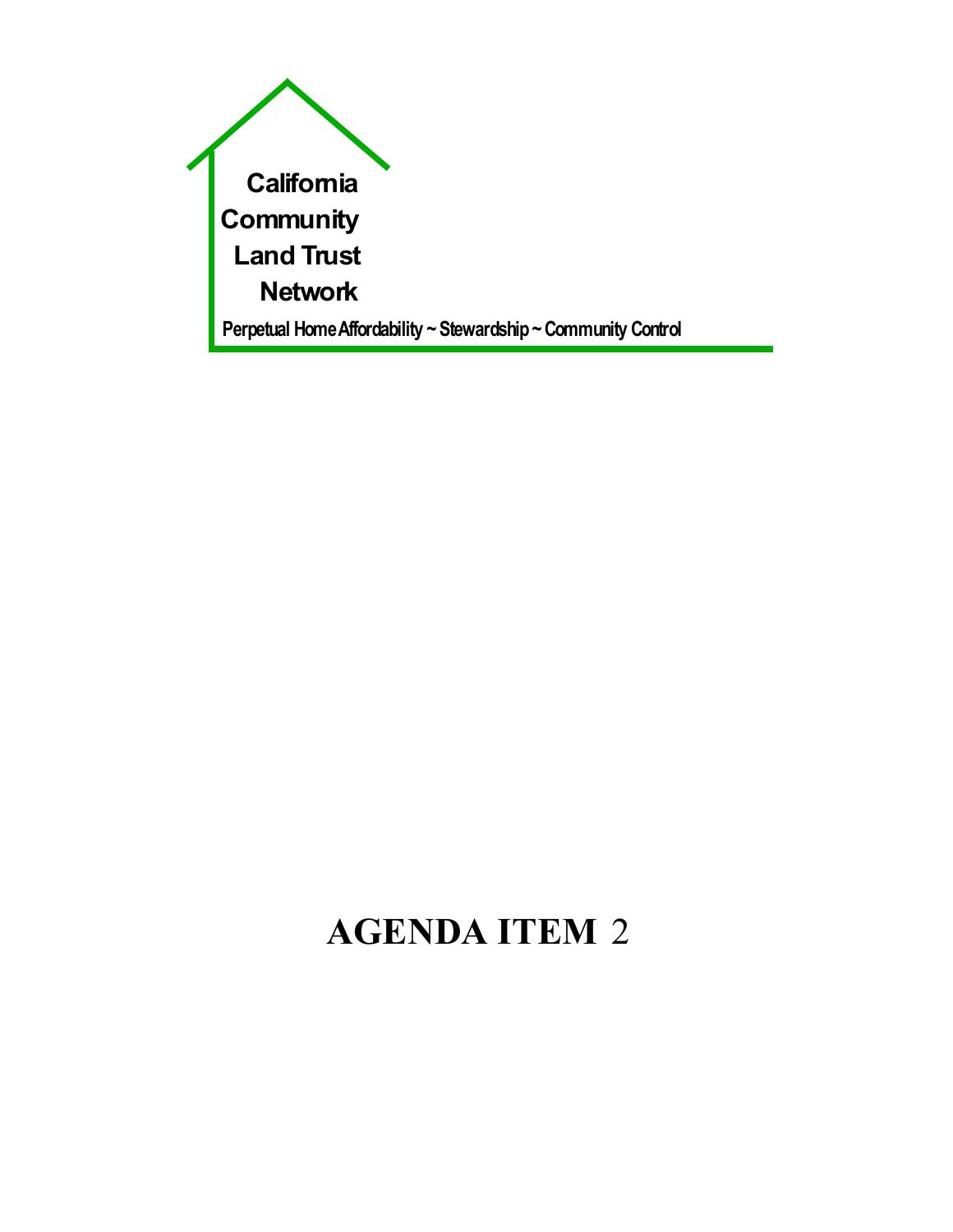

#### **REQUEST FOR CALIFORNIA COMMUNITY LAND TRUST NETWORK BOARD ACTION**

BOARD MEETING DATE: June 13, 2018

#### TITLE: **UPDATE ON ANNUAL CA CLT NETWORK CONFERENCE**

Mark theturias

President

RECOMMENDED ACTION: Discuss, finalize and approve needed actions to implement conference.

#### BACKGROUND:

Board Member Ian Winter will provide a brief update on the Annual CA CLT Network Conference.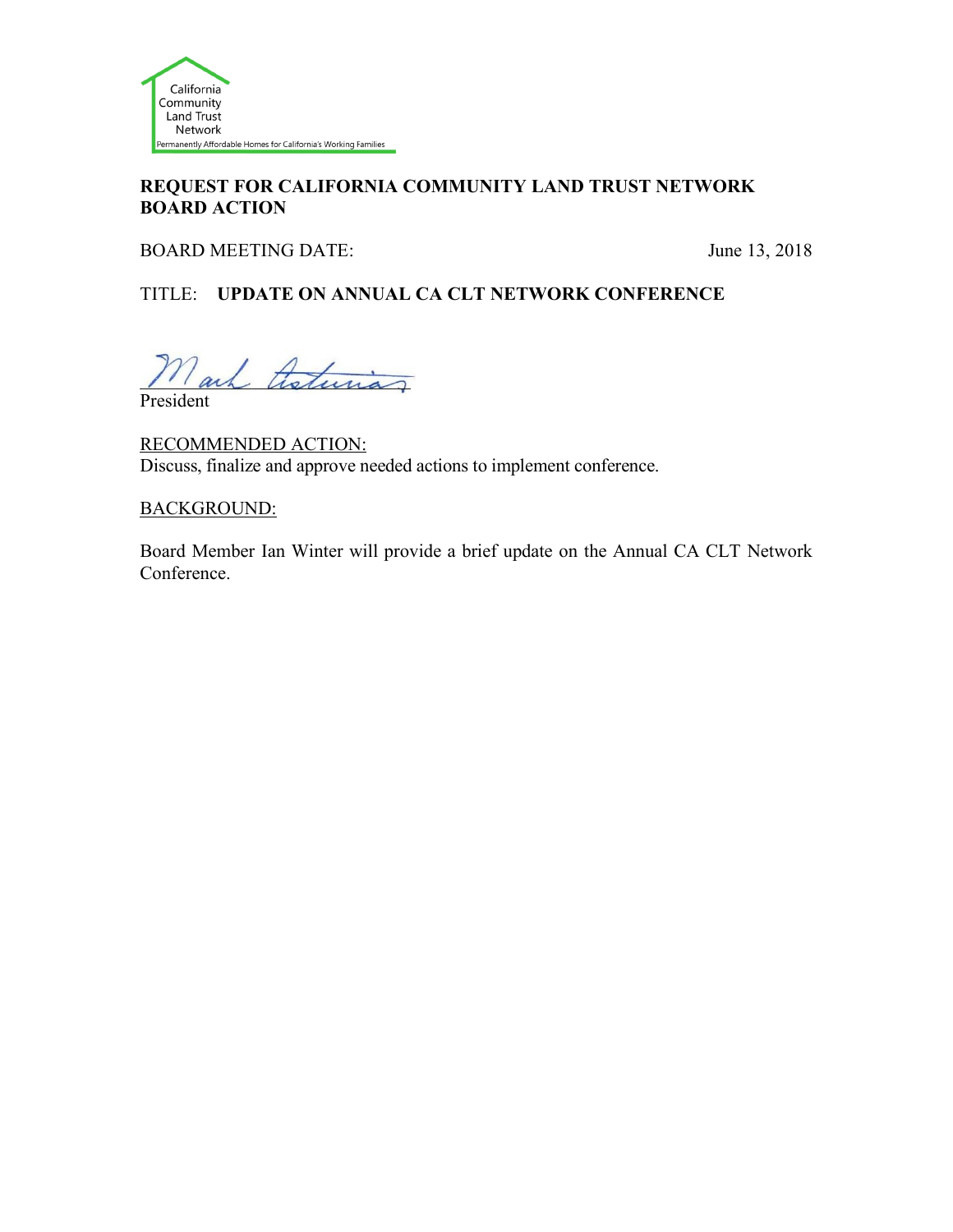

# **AGENDA ITEM** 3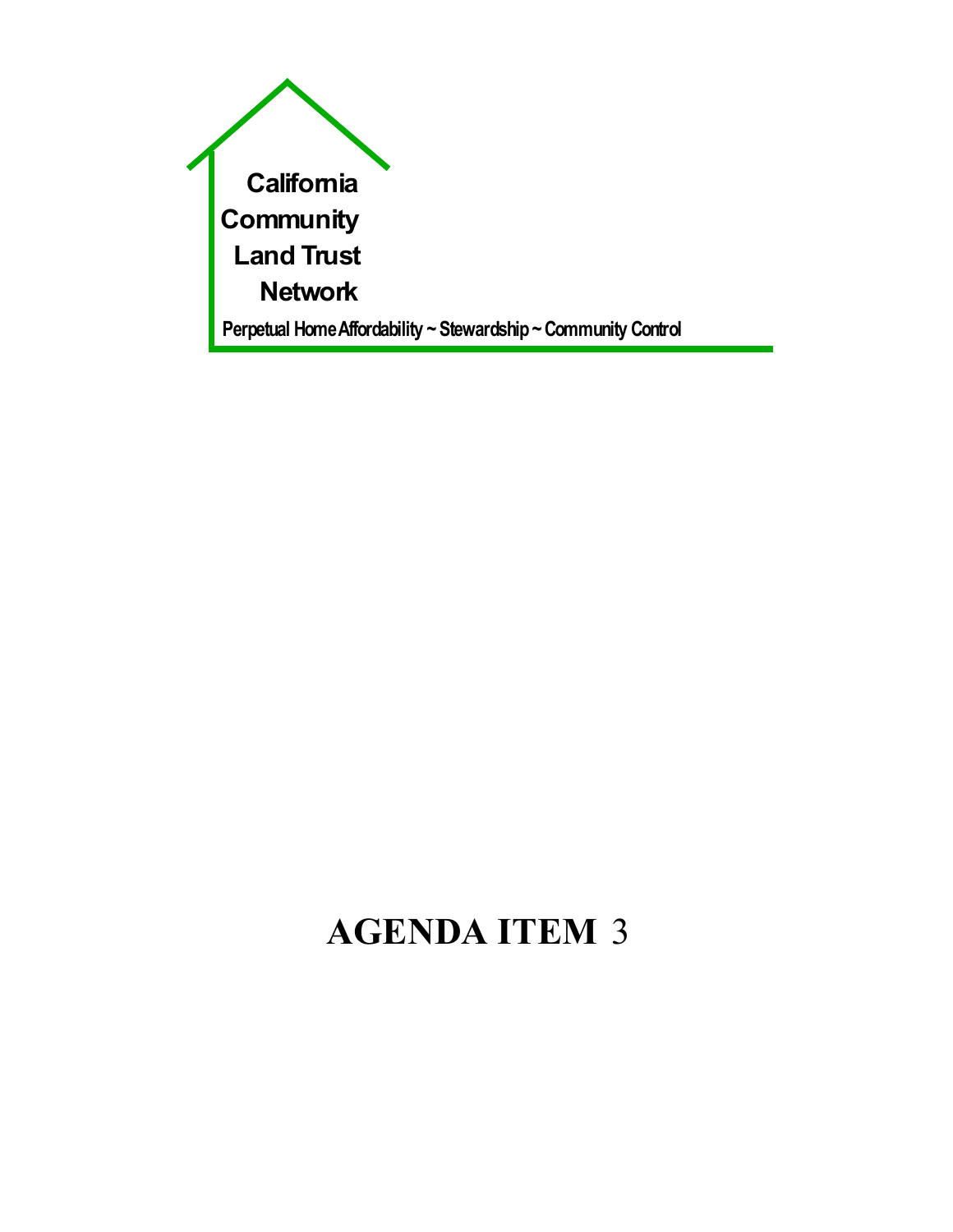

#### **REQUEST FOR CALIFORNIA COMMUNITY LAND TRUST NETWORK BOARD ACTION**

BOARD MEETING DATE: June 13, 2018

TITLE: **LEGISLATIVE ADVOCACY**

 ${\cal N}$ ach theturias

President

#### RECOMMENDED ACTION:

Authorize submittal of support letter on AB 2035 by President following Policy Committee recommendation.

#### BACKGROUND:

The Board directed at its last meeting that a request be sent to the Policy Committee to make recommendations on adopting a policy position on various state legislation. Four bills were initially discussed by the Board as being sent to the Policy Committee:

- Assembly Bill 2035
- Assembly Bill 3065
- Assembly Bill 3152
- Assembly Bill 2922

The Policy Committee was asked to review the legislation however, prior to the requested bills being reviewed, the State Assembly did not pass some out of committee. The three bills held in committee were AB 3065, AB 3152 and AB 2922. As such, no position is warranted at this time unless these issues are resurrected either next legislative year or through the gut and amend process this year. Assembly Bill 2035, however, passed out of the Assembly and was ordered to the Senate where it is currently waiting for assignment to a Senate committee.

The Policy Committee recommended the General Membership weigh in on legislation through an online poll. The Committee requested a one page summary along with a copy of the legislation be provided as part of the online poll. This was accomplished on June 5 (attached). Responses to the survey as of June 8 were to unanimously support this legislation and the President will update the Board on the total number of reviews along with final recommended positions.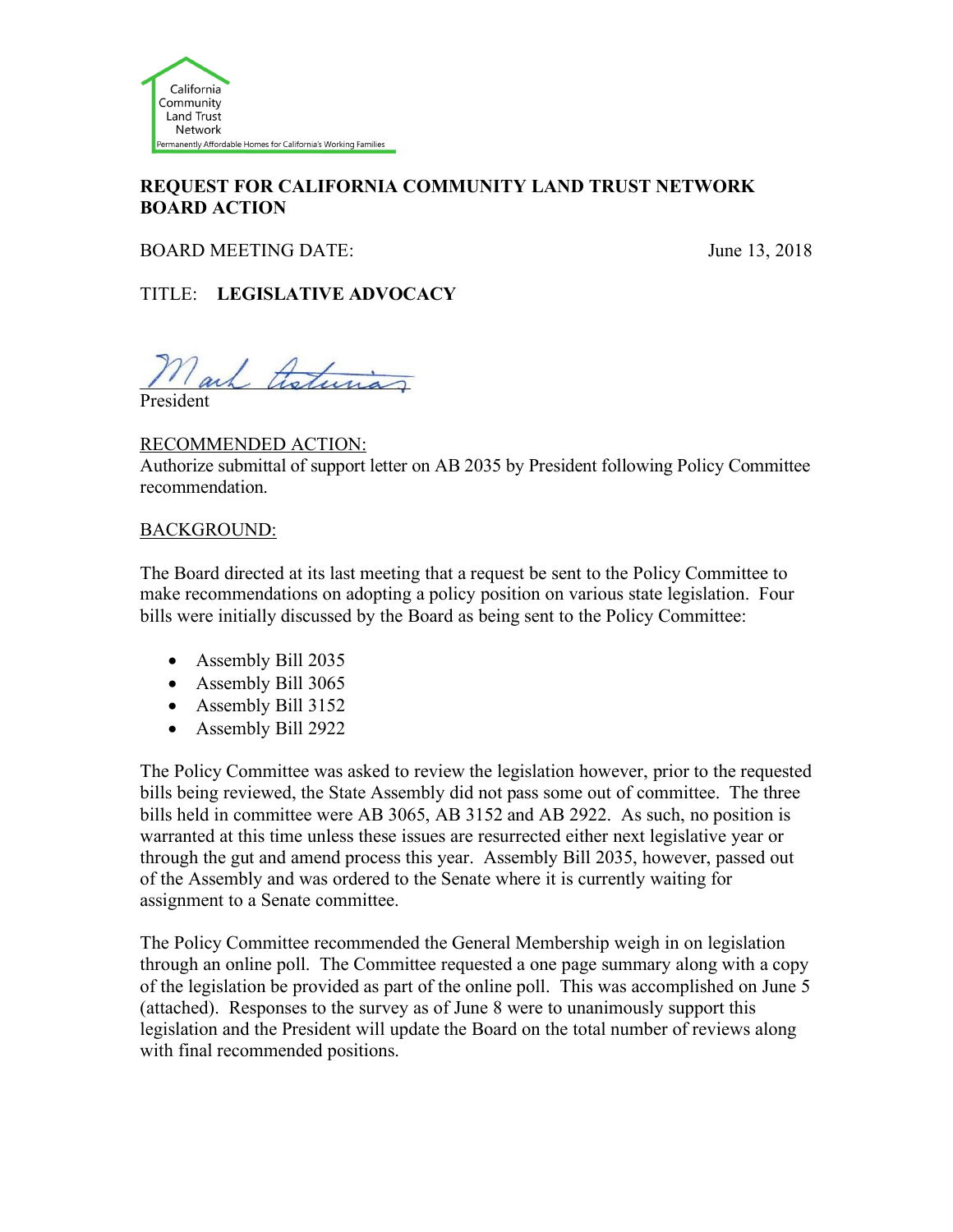Legislative Advocacy June 13, 2018 Page 2 of 2

However, based on the recommendations of the General Membership, it is suggested the Board approve releasing a support position letter from the Network to the bill's author, Assembly Member Mullin.

Attachments:

- 1. Summary
- 2. Draft Legislation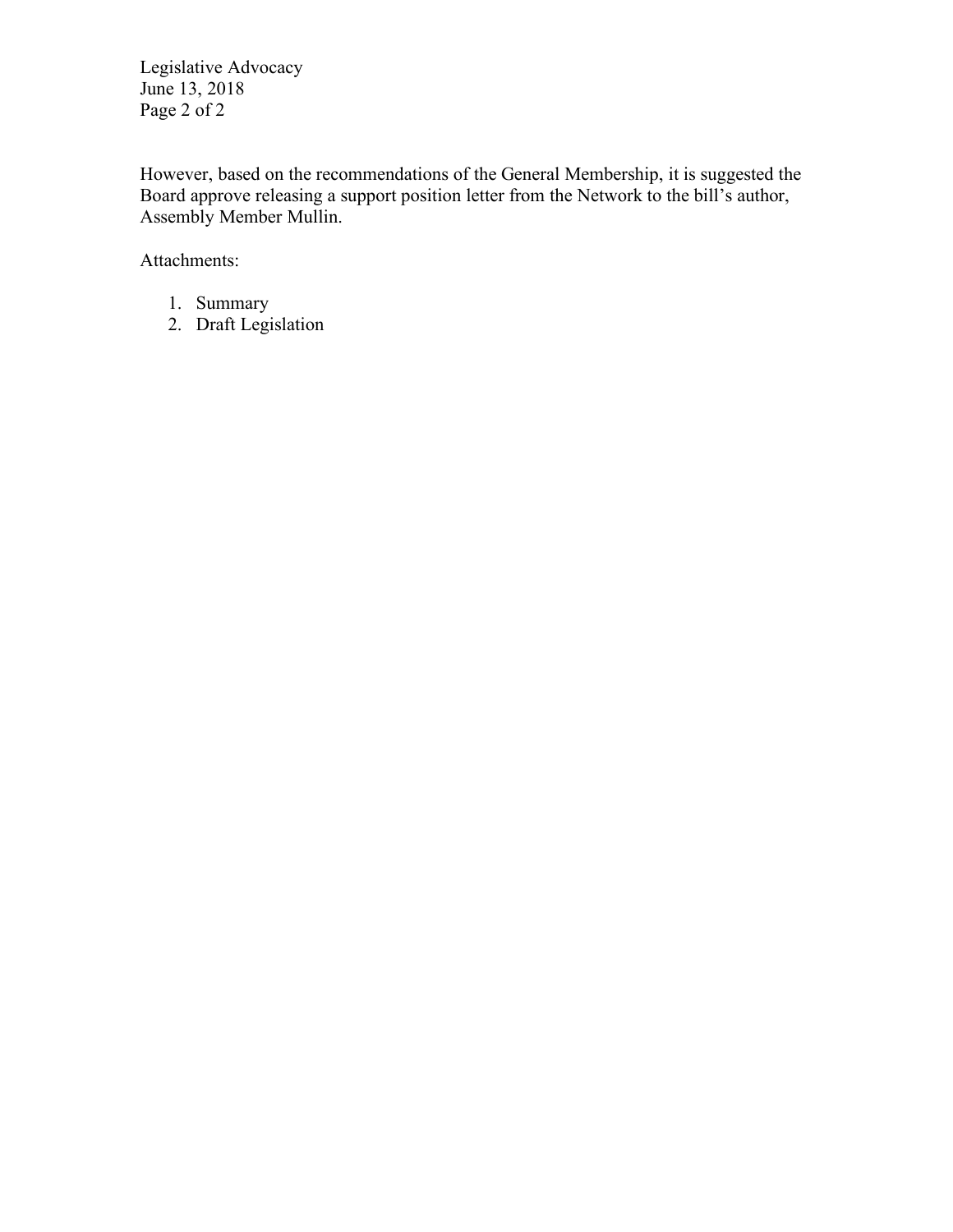

# MEMORANDUM

DATE: June 4, 2018 TO: Policy Committee FROM: Mark Asturias SUBJECT: AB 2035 – AFFORDABLE HOUSING AUTHORITIES

#### **Recommended Position: SUPPORT**

Introduced by Assembly Member Kevin Mullin, AB 2035 makes it easier to create an affordable housing authority (AFA) and defines eligible income levels. An AFA is not a housing authority that administers the federal Section 8 Housing Choice Voucher program. AFA's are locally controlled agencies set up to administer local property tax funds set aside for affordable housing (previously called property tax increment.)

California Government Code 62000 currently allows local jurisdictions to set up an AFA to fund the promotion and development of affordable housing. AFA's are meant to take the place of redevelopment agencies, which were dissolved by the State. Current law requires that an AFA undertake functions that will provide low- and moderate income housing and AB 2035 further clarifies that an AFA is limited to only implementing affordable housing programs. AB 2035 streamlines the creation of an AFA and revises the definition of affordable housing. The following points highlight reasons for supporting the legislation:

- AFA's are limited to providing low- and moderate-income housing.
- The definitions of affordable income, and rent and affordable housing cost (ownership) are included.
- Incomes and rents are tied to Health and Safety Code which uses area median income for the local county.
- AFA's can provide funding to affordable homeownership developments that will serve households with incomes up to 120 percent of area median income.
- Funding can also be used to make loans or grants to improve, rehabilitate, or retrofit buildings or structures within the area established by an AFA.
- Funding can be used for acquisition of real property so long as there are affordable housing covenants and restrictions running with the land (the CLT ground lease could qualify.)

The current text of the legislation and the analysis prepared by the Chief Consultant to the Assembly Local Government Committee are attached.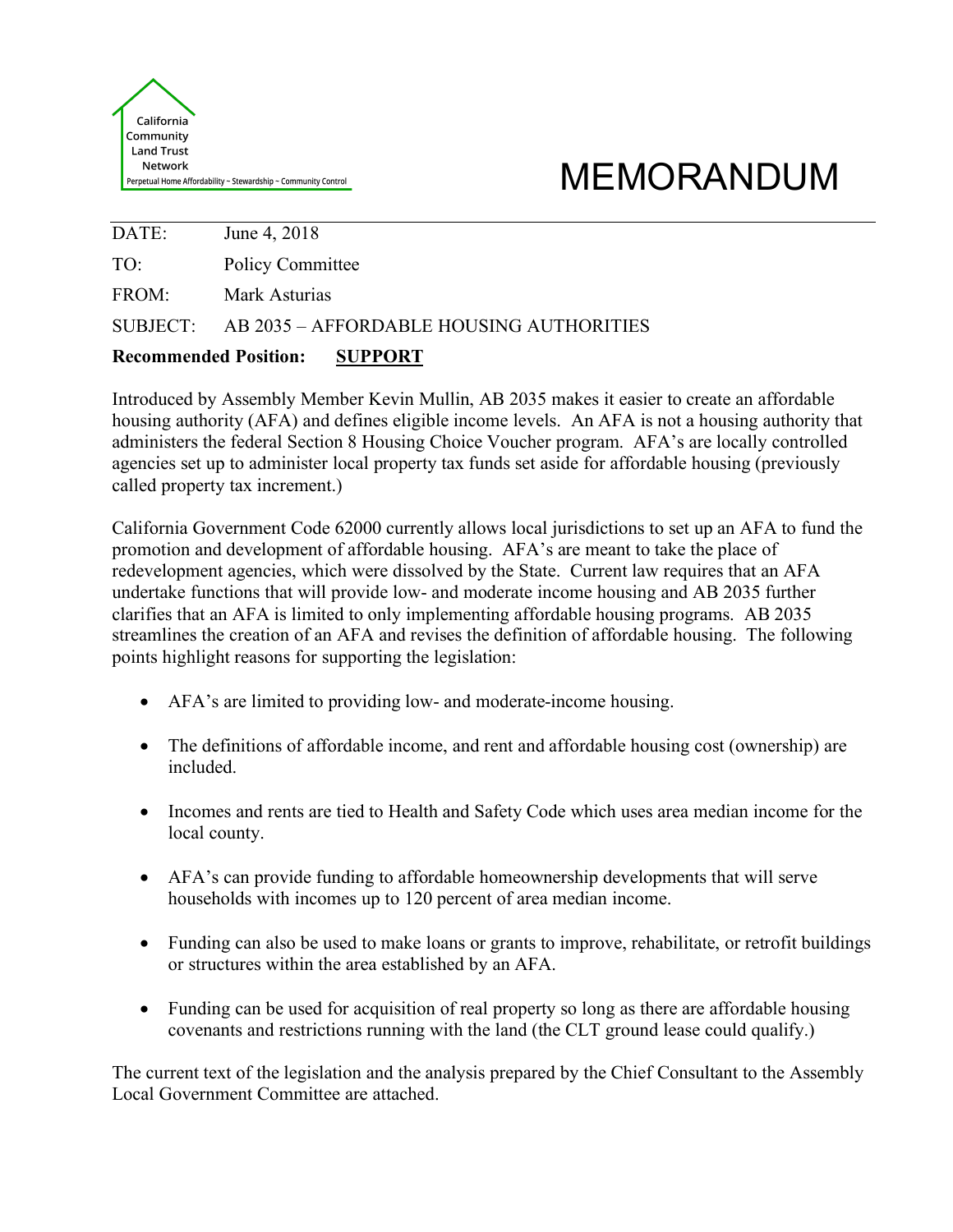# AMENDED IN ASSEMBLY MAY 16, 2018 AMENDED IN ASSEMBLY APRIL 16, 2018 AMENDED IN ASSEMBLY MARCH 20, 2018

california legislature—2017–18 regular session

#### ASSEMBLY BILL No. 2035

#### **Introduced by Assembly Member Mullin**

February 6, 2018

An act to amend Sections 62250, 62251, 62252, 62253, 62254, and 62255 of, and to add Section 62261.1 to, the Government Code, relating to local government.

#### legislative counsel's digest

AB 2035, as amended, Mullin. Affordable housing authorities.

Existing law authorizes a city, county, or city and county to adopt a resolution creating an affordable housing authority with powers limited to providing low- and moderate-income housing and affordable workforce housing, as provided, by means of tax increment financing. Existing law defines various terms for these purposes.

This bill would additionally define the terms "authorizing resolution" and "property tax increment" for these purposes. *The bill would additionally revise these provisions to limit the authority to providing low- and moderate-income housing and affordable housing, as specified.*

Existing law sets forth the composition of the governing board of an authority created pursuant to these provisions and requires the governing board to be an odd number with at least 5 or 7 members, at least 3 of which are required to be appointed by the legislative body of the city or county, as specified.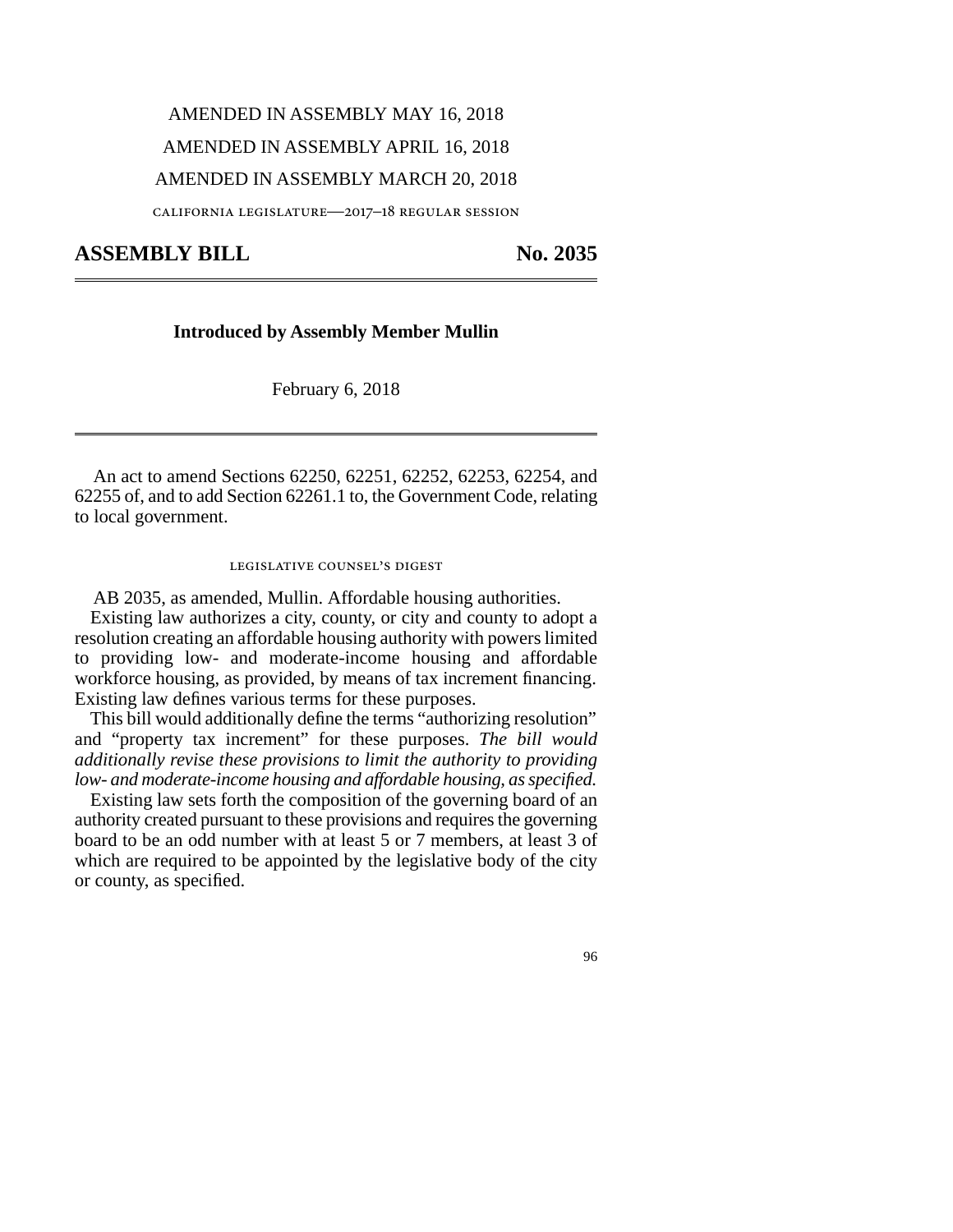This bill would, in the case of an authority created by a city and county, require the governing board to include appointments made by the mayor in the same amount as are appointed by the legislative body of the city and county, as specified.

Existing law authorizes specified local entities to adopt a resolution to provide property tax increment revenues to the authority.

This bill would require the resolution provision for receipt of property tax increment to become effective in the property tax year that begins after the December 1 immediately following the adoption of a resolution to provide property tax revenues to the authority. The bill would additionally authorize the repeal of the resolution by giving the county auditor-controller at least 90 days' notice prior to the end of the current fiscal year, as specified. The bill would also require the county auditor-controller to deduct any costs incurred by the county in administering these provisions, prior to distributing property tax increment to the authority.

Existing law additionally authorizes specified local entities to adopt a resolution allocating other tax revenues to the authority, subject to certain requirements.

This bill would authorize the repeal of this resolution, as specified.

Existing law authorizes an authority to issue bonds in conformity with provisions governing the issuance of general obligation bonds.

This bill would additionally authorize an authority to issue bonds in conformity with the Housing Authorities Law.

Existing law requires the authority to contract for an independent audit every 5 years beginning in the calendar year in which the authority has allocated a cumulative total of more than \$1,000,000 in property tax revenues or other revenues, including any proceeds of a debt issuance, as specified.

This bill would instead require an authority to contract for an independent audit commencing in the fiscal year in which the authority has been allocated a cumulative total of more than \$1,000,000 in revenues, including any proceeds of a debt issuance, and annually thereafter.

The bill would additionally require any proceeding to attack, review, se *set* aside, void, or annul the creation of an authority, the adoption of an affordable housing plan, the allocation of tax revenues to an authority, or the issuance of bonds by an authority to be commenced within 30 days of the enaction *enactment* of the resolution authorizing the action.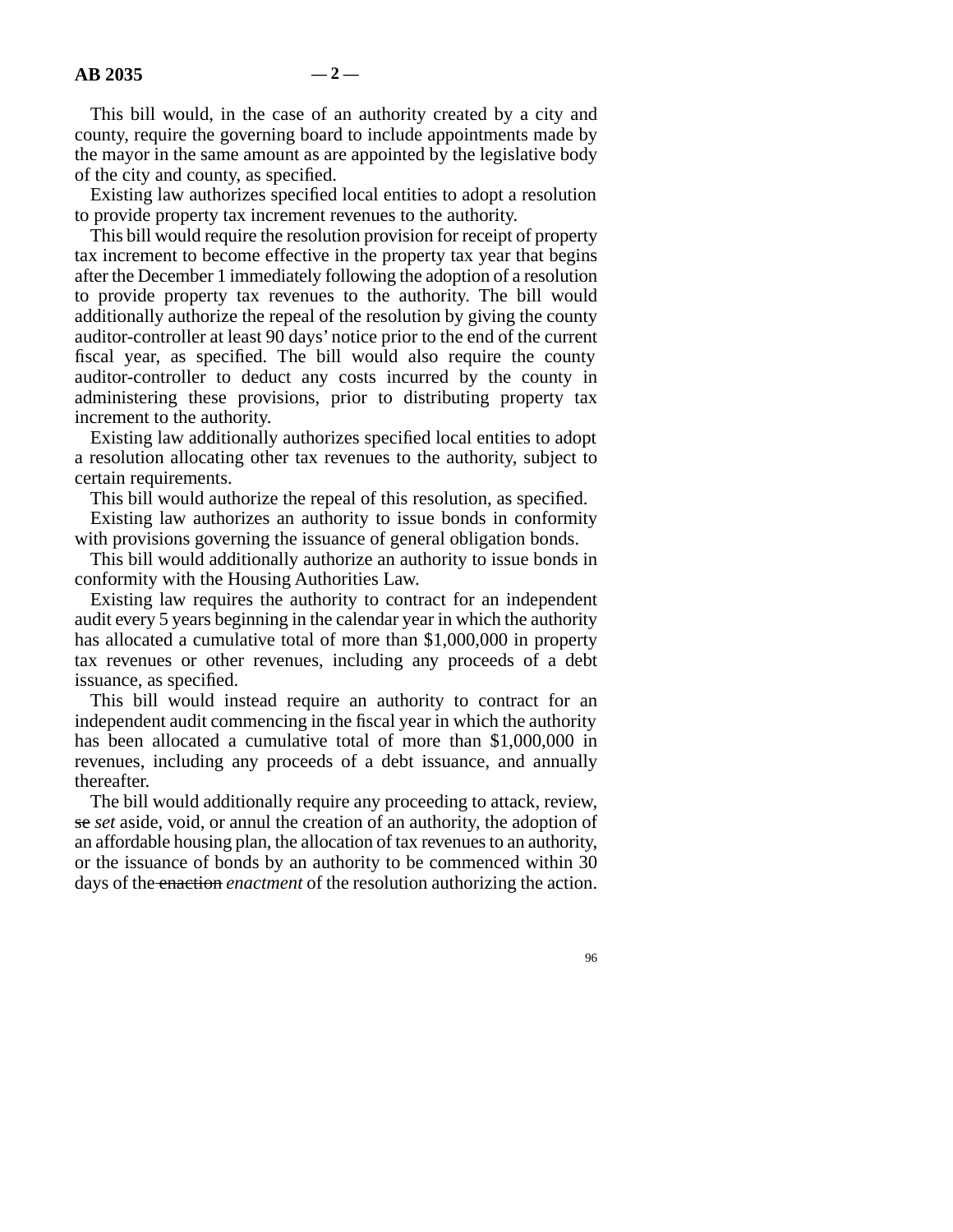Vote: majority. Appropriation: no. Fiscal committee: no. State-mandated local program: no.

#### *The people of the State of California do enact as follows:*

1 SECTION 1. Section 62250 of the Government Code is 2 amended to read:

3 62250. For purposes of this division, the following terms have 4 the following meanings:

5 (a) "Affordable<del> workforce</del> housing" means housing with an 6 affordable housing cost, as defined in Section 50093 of the Health 7 and Safety Code. or and Safety Code. 50052.5 of the Health and Safety Code, or line 8 *affordable rent, as defined in Section 50053 of the Health and* line 9 *Safety Code, for households whose gross income does not exceed* 10 *120 percent of the area median income.* 

 line 11 (b) "Authority" means an affordable housing authority created 12 pursuant to this division.

13 (c) "Authorizing resolution" means a resolution adopted 14 pursuant to subdivision (a) of Section 62251 creating an authority.

15 (d) "Consenting local agency" means a local agency that has 16 adopted a resolution of its governing body consenting to the 17 affordable housing investment plan.

 line 18 (e) "Plan" means an affordable housing investment plan adopted 19 pursuant to Section 62252. The plan shall be deemed to be the plan<br>20 described in Section 16 of Article XVI of the California described in Section 16 of Article XVI of the California 21 Constitution.

22 (f) "Property tax increment" means that portion of the ad<br>23 valorem taxes, as defined under subdivision (a) of Section 1 of valorem taxes, as defined under subdivision (a) of Section 1 of 24 Article XIII A of the California Constitution, levied each year in 25 excess of the amount levied by or for a taxing agency upon the 26 total sum of the assessed value of the taxable property in the 27 boundaries of an authority as defined in the resolution first 28 establishing the authority, as shown upon the assessment roll used 29 in connection with the taxation of that property by the taxing 30 agency as of the last equalized roll prior to either the effective date 31 of the authorizing resolution or, if specified in the authorizing 32 resolution, another fiscal year no more than five years prior to the 33 effective date of the authorizing resolution. Property tax increment 34 shall not include taxable properties located within the boundaries 35 of a former redevelopment agency dissolved pursuant to Section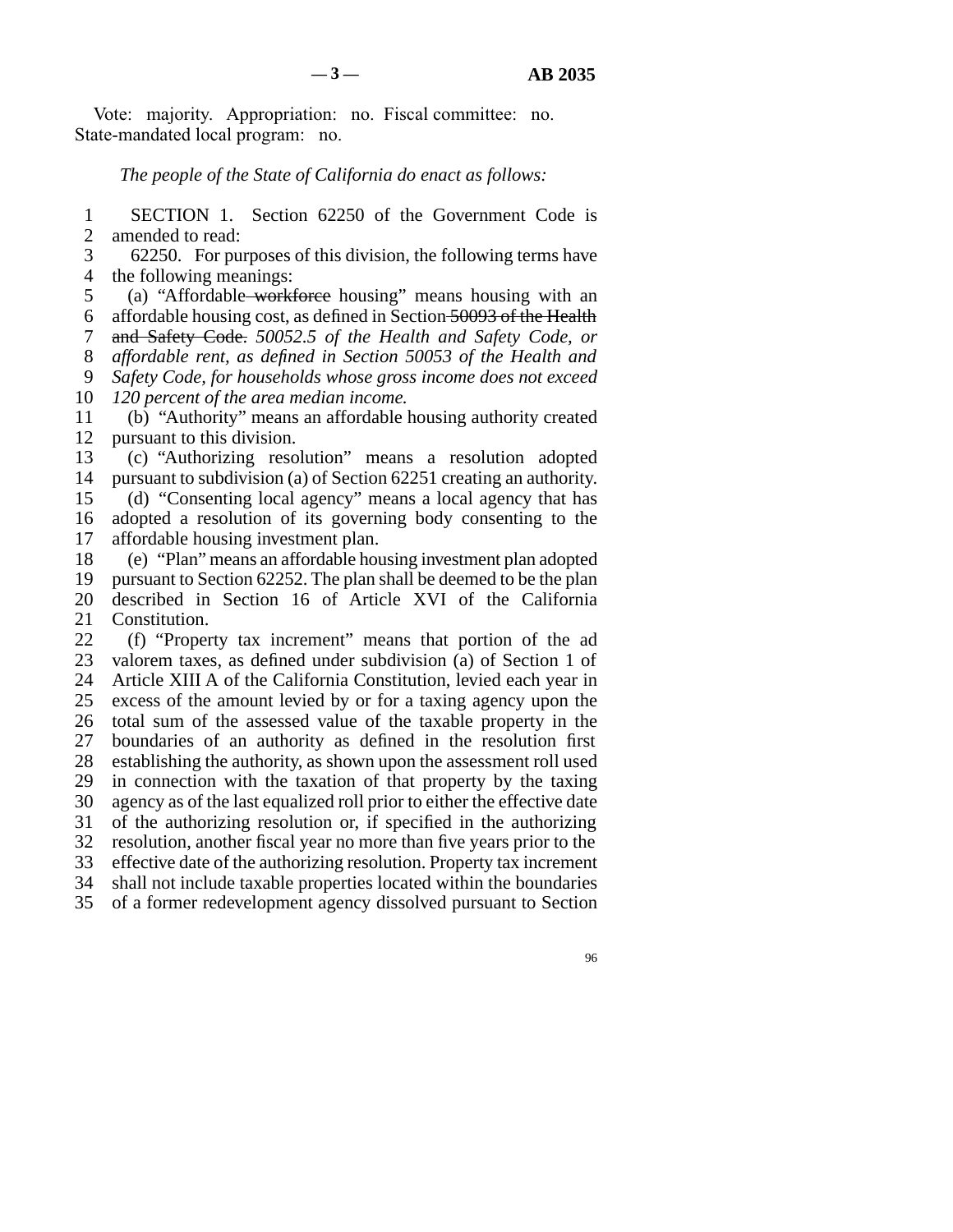line 1 34172 of the Health and Safety Code unless and until all

2 obligations of the former redevelopment agency have been retired<br>3 and the successor agency to the former redevelopment agency has and the successor agency to the former redevelopment agency has

4 fully dissolved. Following dissolution, for purposes of calculating

5 property tax increment for those taxable properties located within

line 6 the boundaries of a former redevelopment agency, the fiscal year

7 following final dissolution shall serve as the last equalized roll.

 $\delta$  (g) "Real property" means any of the following:

9 (1) Land, including land under water and waterfront property.

10 (2) Buildings, structures, fixtures, and improvements on the  $11$  land.

12 (3) Any property appurtenant to, or used in connection with, 13 the land.

14 (4) Every estate, interest, privilege, easement, franchise, and 15 right in land, including rights-of-way, terms for years, and liens, 16 charges, or encumbrances by way of judgment, mortgage, or

17 otherwise and the indebtedness secured by those liens.

18 SEC. 2. Section 62251 of the Government Code is amended 19 to read:

20 62251. (a) A city, county, or city and county may adopt a 21 resolution creating an affordable housing authority that shall be 22 limited to providing low- and moderate-income housing and 23 affordable workforce housing pursuant to this division. An 24 authority created pursuant to this division is a public body, 25 corporate and politic. An authority shall be deemed to be an corporate and politic. An authority shall be deemed to be an 26 "agency" described in subdivision (b) of Section 16 of Article XVI 27 of the California Constitution only for purposes of receiving 28 property tax increment revenues.

29 (b) (1) A school entity, as defined in subdivision (f) of Section 30 95 of the Revenue and Taxation Code, may not participate in an 31 authority created pursuant to this section.

32  $(2)$  A successor agency, as defined in subdivision (j) of Section 33 34171 of the Health and Safety Code, may not participate in an 34 authority created pursuant to this part, and an entity created 35 pursuant to this part shall not receive any portion of the property 36 tax revenues or other moneys distributed pursuant to Section 34188 37 of the Health and Safety Code.

38 (3) An authority formed by a city or county that created a 39 redevelopment agency that was dissolved pursuant to Part 1.85 40 (commencing with Section 34170) of Division 24 of the Health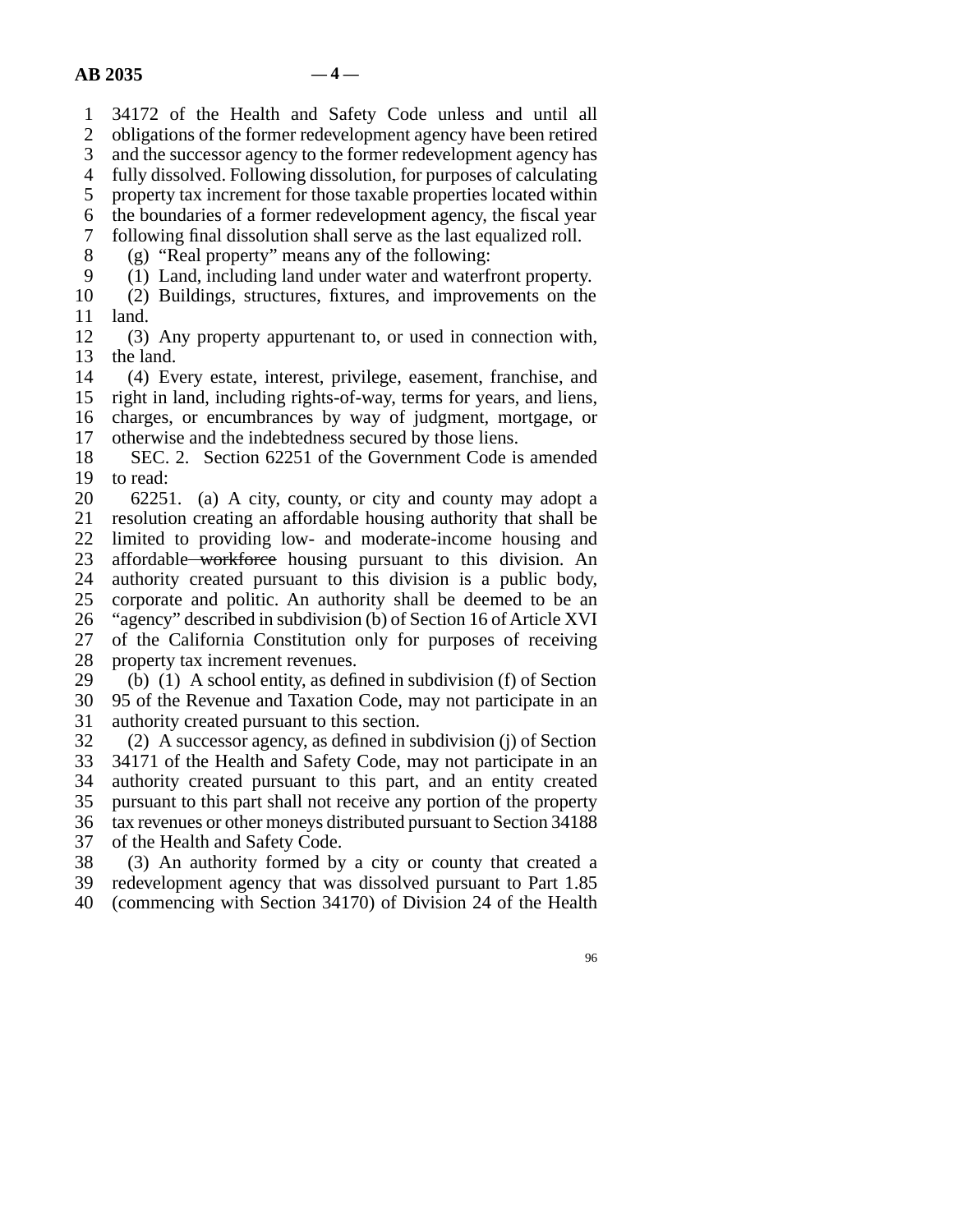line 1 and Safety Code shall not become effective until the successor 2 agency or designated local authority for the former redevelopment

3 agency has adopted findings of fact stating all of the following:

 line 4 (A) The agency has received a finding of completion from the 5 Department of Finance pursuant to Section 34179.7 of the Health 6 and Safety Code.

 line 7 (B) Former redevelopment agency assets that are the subject of 8 litigation against the state, where the city or county or its successor 9 agency or designated local authority are a named plaintiff, have 10 not been or will not be used to benefit any efforts of an authority 11 formed under this part unless the litigation has been resolved by 12 entry of a final judgment by any court of competent jurisdiction 13 and any appeals have been exhausted.

14 (C) The agency has complied with all orders of the Controller 15 pursuant to Section 34167.5 of the Health and Safety Code.

16 (c) The governing board of an authority created pursuant to this 17 division shall be an odd number of members with at least five or 18 seven members in total, as follows:

19  $(1)$  (A) In the case of an authority formed by a city, at least 20 three members of the city council appointed by the city council.

21 (B) In the case of an authority formed by a county, at least three 22 members of the board of supervisors appointed by the board of 23 supervisors.

24 (C) In the case of an authority created jointly by a city and a 25 county, at least three members of the city council and three county, at least three members of the city council and three 26 members of the board of supervisors.

27 (D) In the case of an authority created by a city and county, the 28 mayor shall appoint the same number of members as are appointed 29 by the legislative body of the city and county. Appointments made 30 pursuant to this subparagraph shall not be subject to review by the 31 legislative body of the city and county.

 $32$  (2) At least one member of the public who lives or works within 33 the boundaries of the city or county that created the authority.

34 (d) The boundaries of an authority created pursuant to this 35 division may be identical to the boundaries of the city or county 36 that created the authority.

37 SEC. 3. Section 62252 of the Government Code is amended 38 to read:

39 62252. (a) An authority created pursuant to this division shall,

40 by resolution, create a Low and Moderate Income Housing Fund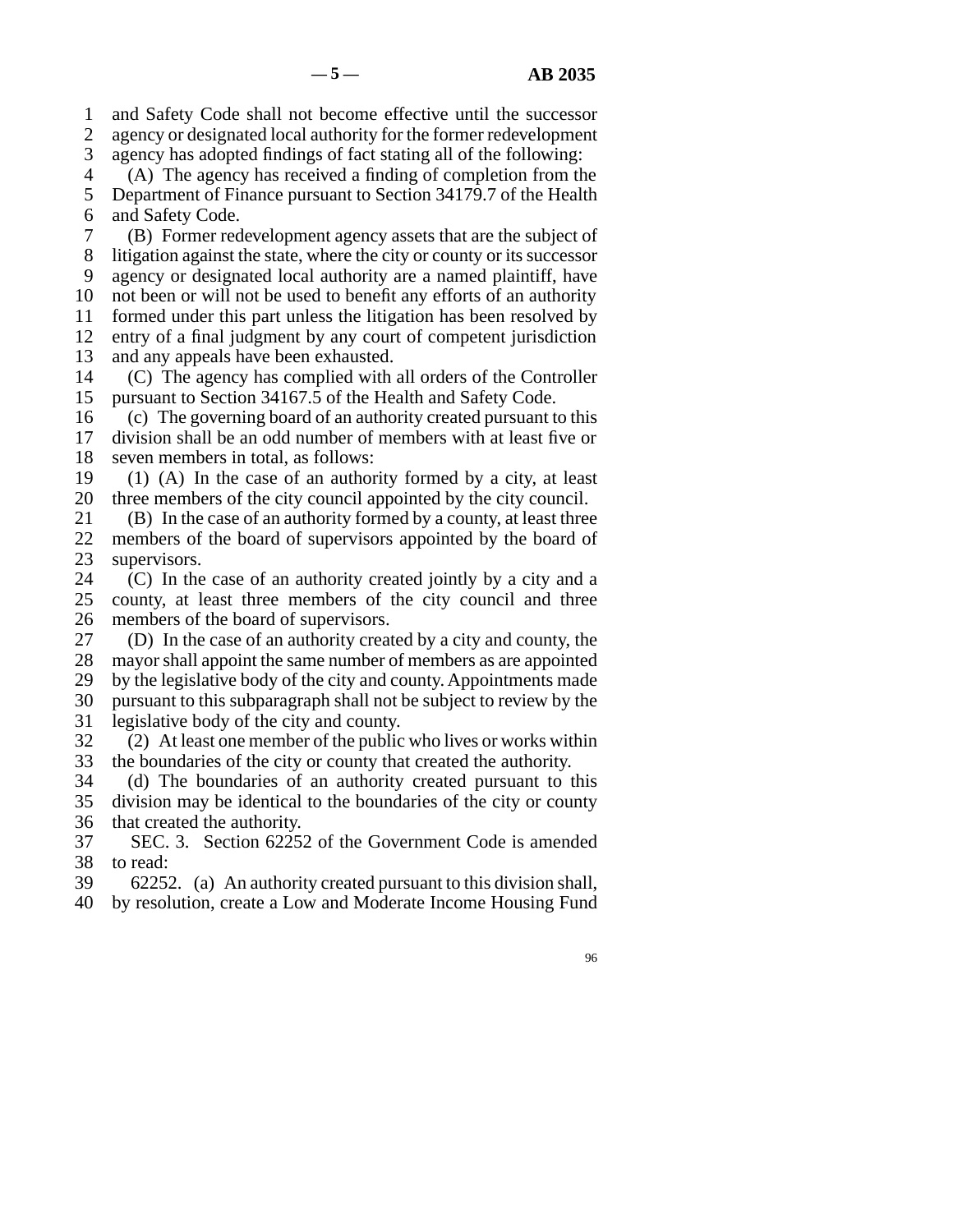|  |   |  |  |  | and adopt an affordable housing investment plan that may include |  |  |  |
|--|---|--|--|--|------------------------------------------------------------------|--|--|--|
|  | . |  |  |  |                                                                  |  |  |  |

2 either or both of the following:<br>3 (1) A provision for the re-

 $\lambda$  (1) A provision for the receipt of property tax increment 4 generated within the area.

5 (2) A provision for the receipt of any tax revenues allocated to 6 the authority pursuant to subdivision (b) of Section  $62253$ .

7 (b) The plan shall include each of the following elements:

8 (1) A statement of the principal goals and objectives of the plan.

9 (2) An affordable housing program that describes how the 10 authority will fulfill its objective and if duties and activities will 11 be assigned to a city or county housing department or public 12 housing authority.

13 (3) The estimated amount that will be deposited in the Low and 14 Moderate Income Housing Fund during each of the next five years.

15 (4) Estimates of the number of new, rehabilitated, or price 16 restricted residential units to be assisted during each of the five 17 years and estimates of the expenditures of moneys from the Low 18 and Moderate Income Housing Fund during each of the five years. 19 (5) A description of how the program will implement the

20 requirements for expenditures of funds in the Low and Moderate 21 Income Housing Fund over a 10-year period at various income

22 levels.<br>23  $(6)$ ]

 $\delta$  Estimates of the number of units, if any, to be developed by 24 the authority for very low, low-, and moderate-income households<br>25 during the next five years.

during the next five years.

26 (7) A fiscal analysis setting forth the projected receipt of revenue<br>27 and projected expenses over a five-year planning horizon, including and projected expenses over a five-year planning horizon, including

28 the potential issuance of bonds backed by property tax increment

29 revenues pursuant to subdivision (a) of Section  $62253$  during the

- 30 term of the plan.
- 31 (8) Time limits as follows:

32 (A) Forty-five years for the establishing of loans, advances, and 33 indebtedness.

34 (B) Forty-five years for repayment of all of the authority's debts 35 and obligations, and fulfilling all of the authority's housing 36 obligations. The plan shall specify that an authority shall dissolve 37 as a legal entity in no more than 45 years, and that no further taxes 38 shall be allocated to the authority thereafter. Nothing in this 39 subparagraph shall be interpreted to prohibit an authority from 40 refinancing outstanding debt solely to reduce interest costs.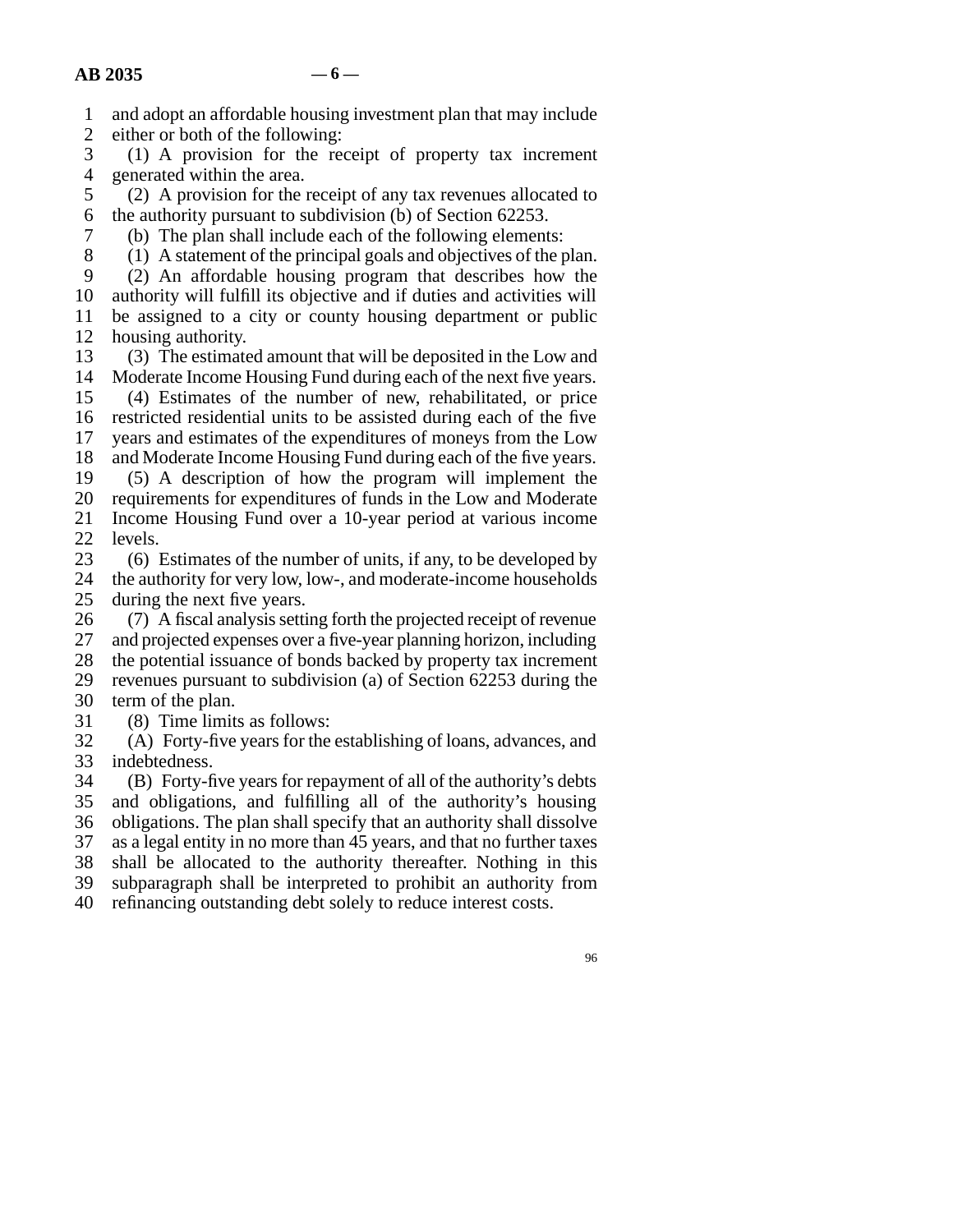line 1 (9) A feasible method or plan for relocation of families and 2 persons to be temporarily or permanently displaced from housing 3 facilities in the plan area. The method or plan shall be consistent 4 with the requirements of Section 62256.

 line 5 (c) The authority shall hold a public hearing before adopting an 6 affordable housing investment plan. The authority shall provide 7 notice of that hearing in accordance with Section 6062. The 8 authority shall consider any comments made on the plan at that 9 hearing before adopting the plan.

10 SEC. 4. Section 62253 of the Government Code is amended 11 to read:

12 62253. (a) (1) At any time before or after adoption of the plan, 13 any city, county, or special district, other than a school entity as 14 defined in subdivision (n) of Section 95 of the Revenue and 15 Taxation Code or a successor agency as defined in subdivision  $(i)$ 16 of Section 34171, that receives ad valorem property taxes from 17 property located within an area may adopt a resolution directing 18 the county auditor-controller to allocate its share of property tax 19 increment within the area covered by the plan to the authority. The 20 resolution adopted pursuant to this subdivision may direct the 21 county auditor-controller to allocate less than the full amount of 22 the property tax increment, and to establish a maximum amount 23 of time in years that the allocation takes place. These amounts 24 shall be allocated to the authority and when collected, shall be held<br>25 in a separate fund by the authority. Before adopting a resolution in a separate fund by the authority. Before adopting a resolution 26 pursuant to this subdivision, a city, county, or special district shall 27 approve a memorandum of understanding with the authority 28 governing the authority's use of property tax increment funds for 29 administrative and overhead expenses. 30 (2) The provision for the receipt of property tax increment shall

31 become effective in the property tax year that begins after the 32 December 1 immediately following the adoption of a resolution 33 pursuant paragraph (1). A resolution adopted pursuant to paragraph 34 (1) shall be provided to the county auditor-controller no later than

35 the December 1 immediately following its adoption.

36 (3) A resolution adopted pursuant to this subdivision may be 37 repealed and be of no further effect beginning in the fiscal year 38 following the adoption of any repeal, by giving the county 39 auditor-controller at least 90 days' notice prior to the end of the 40 current fiscal year, provided, however, that the county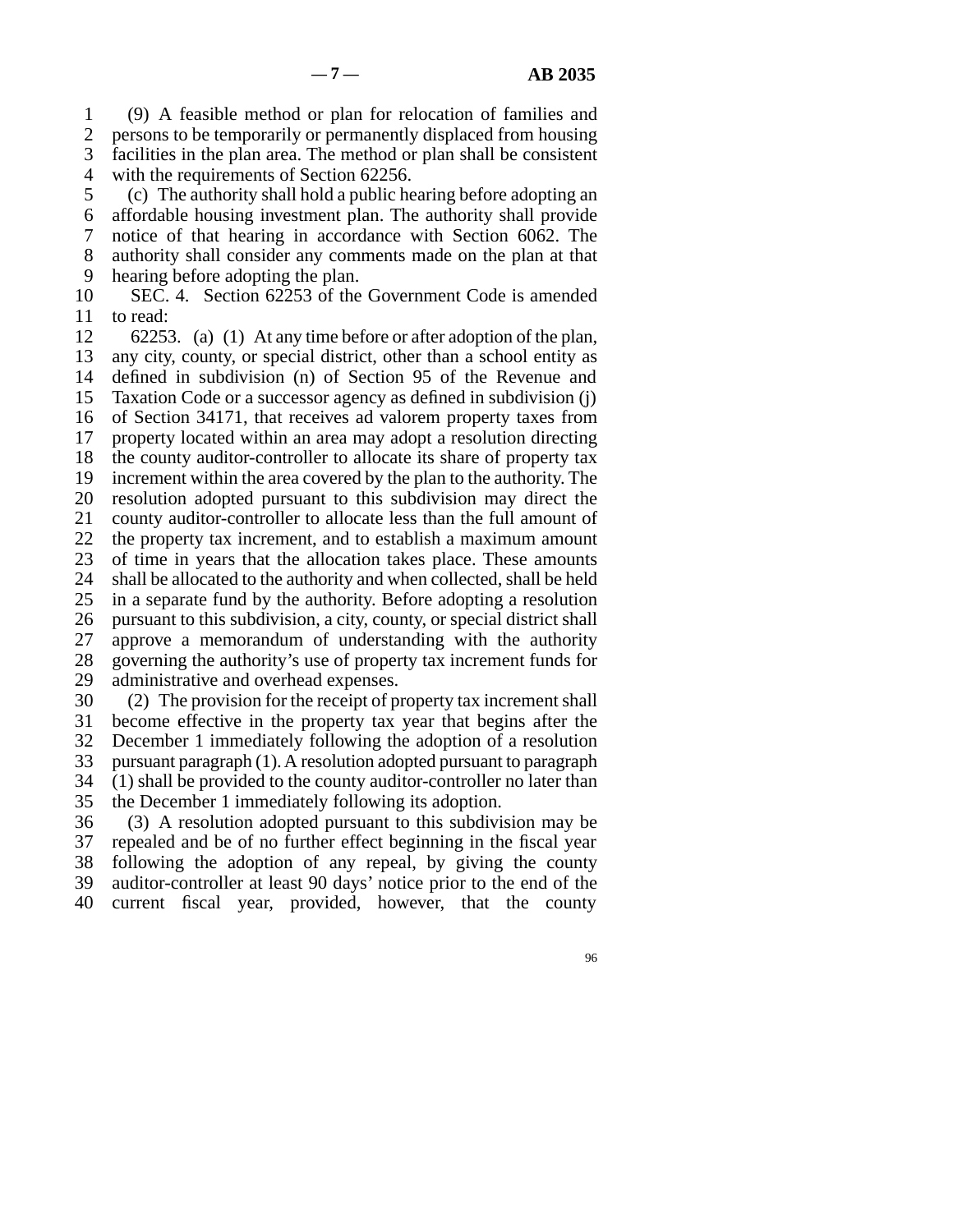line 1 auditor-controller shall continue to allocate the taxing entity's 2 share of ad valorem property taxes that have been pledged to the repayment of debt issued by the authority to the authority until repayment of debt issued by the authority to the authority until 4 that debt has been fully repaid, including by means of a refinancing 5 or refunding, unless otherwise agreed upon by the authority and line 6 the taxing entity. For purposes of determining the annual amount line 7 of a taxing entity's share of ad valorem property taxes that shall 8 continue to be allocated to an authority following a repeal, the 9 annual amount allocated for all years until the debt has been fully 10 repaid shall be the maximum amount required to service the debt 11 for any single annual period as provided in the authority's debt 12 service schedule. 13 (4) When the loans, advances, and indebtedness of an authority,

14 if any, and interest thereon, have been paid, or the maximum 15 amount of time in years has passed in accordance with a resolution 16 adopted pursuant to this subdivision, all funds thereafter received 17 from taxes upon the taxable property in the authority's boundaries 18 shall be paid into the funds of the respective taxing agencies as 19 taxes on all other property are paid. 20 (5) All of the taxes levied and collected upon the taxable

21 property in the boundaries of the authority shall be paid into the 22 funds of the respective taxing agencies as though the authority had<br>23 not been created unless the total assessed valuation of the taxable not been created unless the total assessed valuation of the taxable 24 property in the boundaries of an authority exceeds the total assessed<br>25 value of the taxable property in the boundaries as shown by the value of the taxable property in the boundaries as shown by the 26 last equalized assessment roll.

27 (b) (1) At any time before or after the adoption of the plan, a 28 city, county, or special district, other than a school entity as defined 29 in subdivision (n) of Section 95 of the Revenue and Taxation Code 30 or a successor agency as defined in subdivision (j) of Section 31 34171, may adopt a resolution to allocate tax revenues of that 32 entity to the authority, including revenues derived from local sales 33 and use taxes imposed pursuant to the Bradley-Burns Uniform 34 Local Sales and Use Tax Law (Part 1.5 (commencing with Section line 35 7200) of Division 2 of the Revenue and Taxation Code) or 36 transactions and use taxes imposed pursuant to the Transactions 37 and Use Tax Law (Part 1.6 (commencing with Section 7251) of 38 the Revenue and Taxation Code), provided that both of the 39 following apply: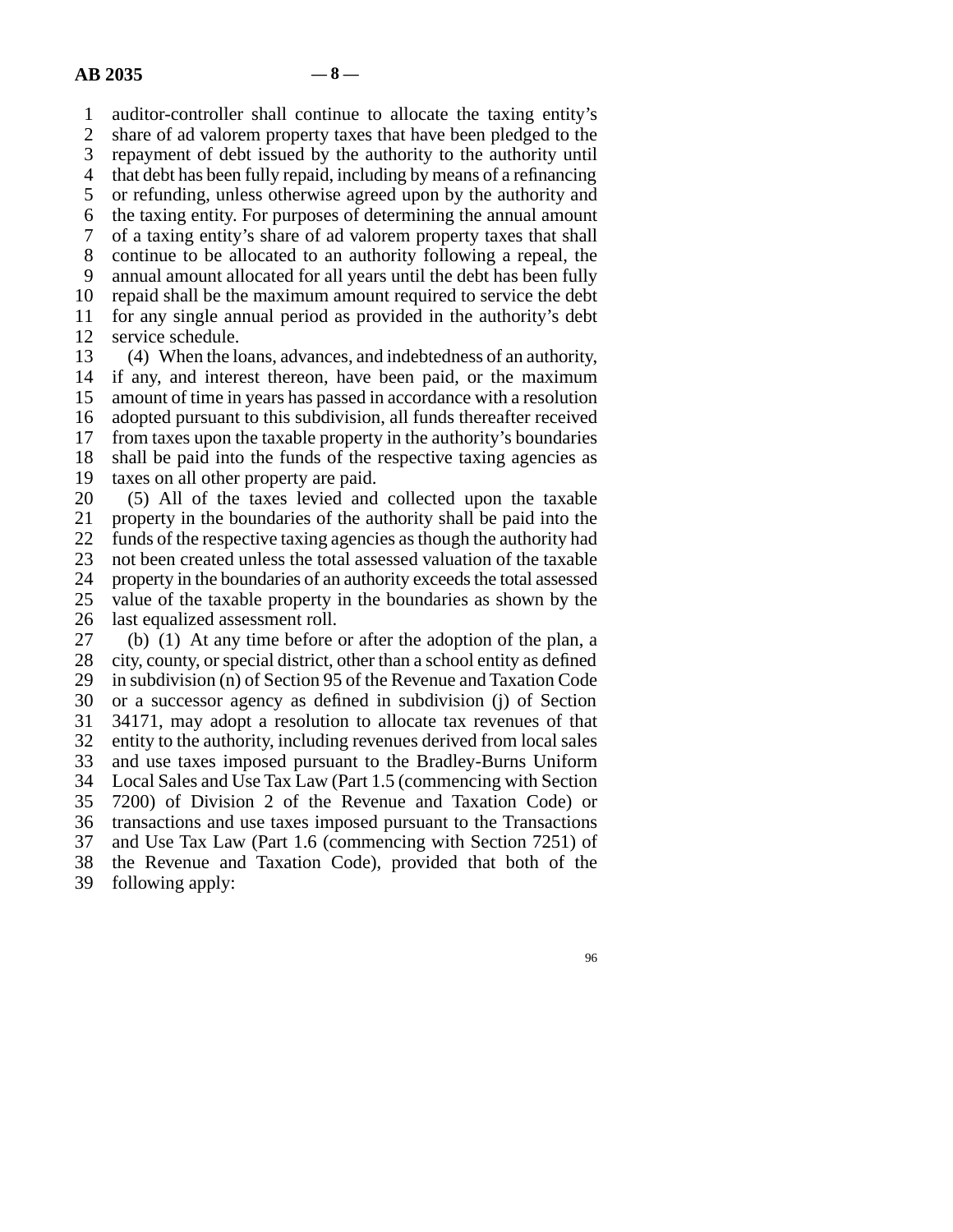line 1 (A) The use of those revenues by the authority for purposes of 2 this division is consistent with the purposes for which that tax was imposed. imposed.

4 (B) The boundaries of the authority are coterminous with the 5 city or county that established the authority.

 $\delta$  (2) A resolution adopted pursuant to this subdivision may be 7 repealed and be of no further effect, provided, however, that the 8 tax revenues allocated to the authority that have been pledged to 9 the repayment of debt issued by the authority shall continue to be 10 so allocated until that debt has been fully repaid, including by 11 means of a refinancing or refunding, unless otherwise agreed upon 12 by the authority and the taxing entity.

13 (c) A minimum of 95 percent of the allocated property tax 14 increment revenues pursuant to subdivision (a), and allocated tax 15 revenues pursuant to subdivision (b), shall be used to increase, 16 improve, and preserve the community's supply of housing for low, 17 very low, and moderate-income households. Not more than 5 18 percent of allocated revenues may be used for administration.

19 (d) Housing funds expended by an authority shall be spent in

20 proportion to the share of the regional housing need allocated to 21 the city, county, or city and county for each income category

22 pursuant to Section 65584 for low, very low, and moderate-income

23 housing.

24 (e) Prior to distributing property tax increment to the authority,<br>25 the county auditor-controller shall deduct any costs incurred by the county auditor-controller shall deduct any costs incurred by 26 the county in administering the provisions of this division.

27 (f) This section shall not be construed to do any of the following:

28 (1) Reduce any allocations of excess, additional, or remaining 29 funds that would otherwise have been allocated to county 30 superintendents of schools, cities, counties, and cities and counties 31 pursuant to clause (i) of subparagraph  $(B)$  of paragraph  $(4)$  of 32 subdivision (d) of Section 97.2, clause (i) of subparagraph (B) of 33 paragraph (4) of subdivision (d) of Sections 97.3, or Article 4 34 (commencing with Section 98) of Chapter 6 of Part 0.5 of Division

35 1, of the Revenue and Taxation Code had this section not been 36 enacted.

37 (2) Alter in any way the manner in which ad valorem property

38 tax revenue is allocated among taxing entities in a county that have

39 not passed a resolution pursuant to subdivision (a).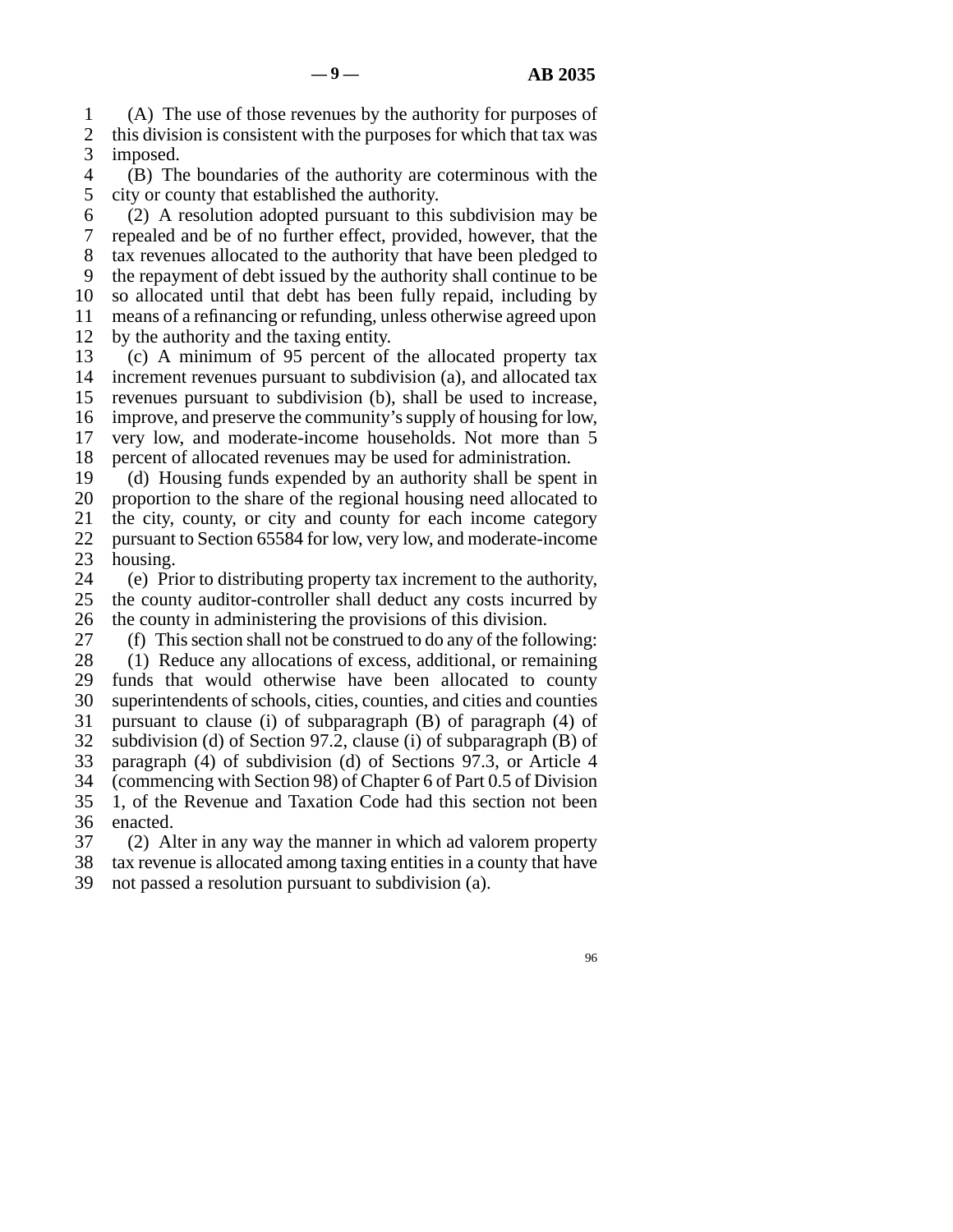1 (3) Alter in any way the manner in which ad valorem property 2 tax revenue growth from fiscal year to fiscal year is otherwise<br>3 determined or allocated in a county. determined or allocated in a county.

4 (4) Alter in any way the ad valorem property tax revenue 5 allocations required under Article 4 (commencing with Section 6 98) of Chapter 6 of Part 0.5 of Division 1 of the Revenue and 7 Taxation Code.

8 (5) Alter in any way the calculations performed pursuant to 9 Section 95.3 of the Revenue and Taxation Code.

10 (6) Alter in any way the manner in which ad valorem property

11 tax revenue is allocated pursuant to Section 75.70 of the Revenue 12 and Taxation Code.

13 (7) Alter in any way the manner in which calculations are 14 performed pursuant to Section 97.70 of the Revenue and Taxation 15 Code.

16 SEC. 5. Section 62254 of the Government Code is amended 17 to read:

18 62254. An authority may do any of the following:

19 (a) Provide for low- and moderate-income housing and 20 affordable workforce housing in accordance with this division.

21 (b) Remedy or remove a release of hazardous substances 22 pursuant to the Polanco Redevelopment Act (Article 12.5) 23 (commencing with Section 33459) of Chapter 4 of Part 1 of 24 Division 24 of the Health and Safety Code) or Chapter 6.10<br>25 (commencing with Section 25403) of Division 20 of the Health (commencing with Section 25403) of Division 20 of the Health

26 and Safety Code.

27 (c) Provide for seismic retrofits of existing buildings in 28 accordance with all applicable laws and regulations.

29 (d) Acquire and transfer real property in accordance with Section

30 62260. The authority shall retain controls and establish restrictions

31 or covenants running with the land sold or leased for private use

32 for the periods of time and under the conditions as provided in the

33 plan. The establishment of these controls is a public purpose under 34 this division.

 line 35 (e) Issue bonds in conformity with Article 4.5 (commencing 36 with Section 53506) and Article 5 (commencing with Section

37 53510) of Chapter 3 of Part 1 of Division 2 of Title 5, or Article

38 5 (commencing with Section 34350) of Chapter 1 of Part 2 of

39 Division 24 of the Health and Safety Code, provided that if any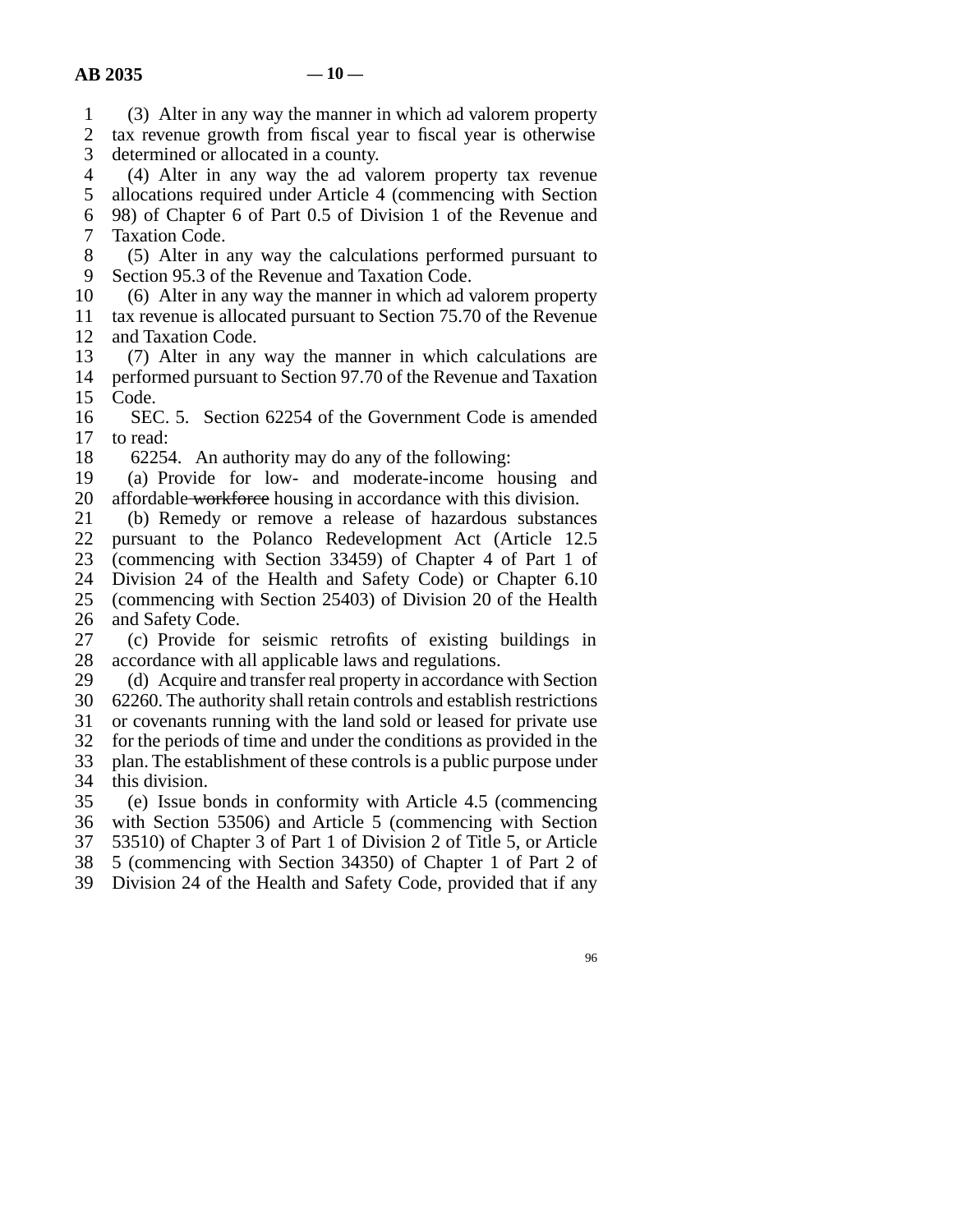line 1 provision thereof conflicts with this division, this division shall 2 control.<br>3 (f)  $(1)$ 

 $\ell$  (f) (1) Borrow money, receive grants, or accept financial or 4 other assistance or investment from the state or the federal 5 government or any other public agency or private lending line 6 institution for any project within its area of operation, and comply 7 with any conditions of a loan or grant. An authority may qualify 8 for funding as a disadvantaged community pursuant to Section 9 79505.5 of the Water Code or as defined by Section 56033.5. An 10 authority may also enter into an agreement with a qualified 11 community development entity, as defined by Section  $45D(c)$  of 12 the Internal Revenue Code, to coordinate investments of funds 13 derived from the New Markets Tax Credit with those of the 14 authority in instances where coordination offers opportunities for 15 greater efficiency of investments to improve conditions described  $16$  in subdivisions (c) and (d) within the territorial jurisdiction of the 17 authority.

18 (2) Receive funds allocated to it pursuant to a resolution adopted 19 by a city, county, or special district to transfer these funds from a 20 source described in subdivision (d), (e), or (f) of Section 53398.75, 21 subject to any requirements upon, or imposed by, the city, county, 22 or special district as to the use of these funds.<br>23 (g) Adopt an affordable housing plan pursual

(g) Adopt an affordable housing plan pursuant to Section  $62252$ .

24 (h) Make loans or grants for owners or tenants to improve,<br>25 rehabilitate or retrofit buildings or structures within the plan area. rehabilitate, or retrofit buildings or structures within the plan area.

26 (i) Construct foundations, platforms, and other like structural 27 forms necessary for the provision or utilization of air rights sites forms necessary for the provision or utilization of air rights sites 28 for buildings to be used for purposes of providing affordable 29 housing pursuant to this division.

30 SEC. 6. Section 62255 of the Government Code is amended 31 to read:

32 62255. Commencing in the calendar year in which the authority 33 has allocated a cumulative total of more than one million dollars 34 (\$1,000,000) in property tax increment revenues pursuant to 35 subdivision (a) of Section 62253 or other revenues pursuant to 36 subdivision (b) of Section 62253, including any proceeds of a debt 37 issuance, and each year thereafter, the authority shall contract for 38 an independent audit conducted in accordance with generally 39 accepted governmental auditing standards.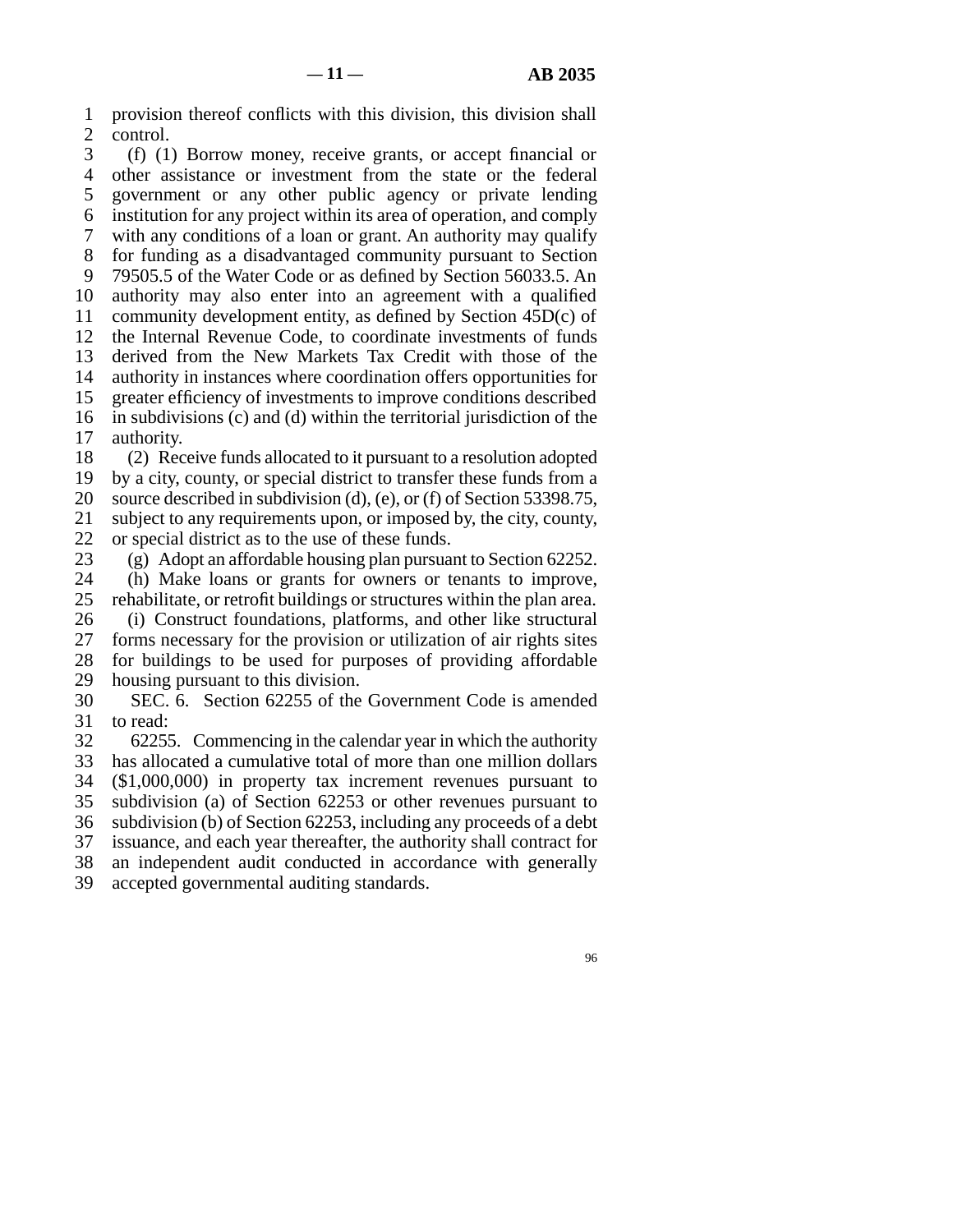| 1              | SEC. 7. Section 62261.1 is added to the Government Code, to          |
|----------------|----------------------------------------------------------------------|
| $\overline{2}$ | read:                                                                |
| 3              | 62261.1. Any action or proceeding to attack, review, set aside,      |
| 4              | void, or annul the creation of an authority, the adoption of an      |
| $5^{\circ}$    | affordable housing plan pursuant to Section 62252, the allocation    |
| 6              | of tax revenues to an authority pursuant to Section 62253, or the    |
| 7              | issuance of bonds by an authority shall be commenced within 30       |
| 8              | days after the enactment of the resolution authorizing the action.   |
| 9              | Consistent with the time limitations of this section, an action or   |
| 10             | proceeding with respect to an allocation of tax revenues to, or the  |
| 11             | issuance of bonds by, an authority shall be brought pursuant to      |
| 12             | Chapter 9 (commencing with Section 860) of Title 10 of Part 2 of     |
| 13             | the Code of Civil procedure. An authority that receives an           |
| 14             | allocation of tax revenues pursuant to 62253 or that issues bonds,   |
| 15             | warrants, contracts, obligations, or other evidences of indebtedness |
| 16             | may bring an action in the superior court of the county in which     |
| 17             | the authority is located to determine the validity of the bonds,     |
| 18             | warrants, contracts, obligations, or evidences of indebtedness       |
| 19             | pursuant to Chapter 9 (commencing with Section 860) of Title 10      |
| 20             | of Part 2 of the Code of Civil Procedure.                            |
|                |                                                                      |

O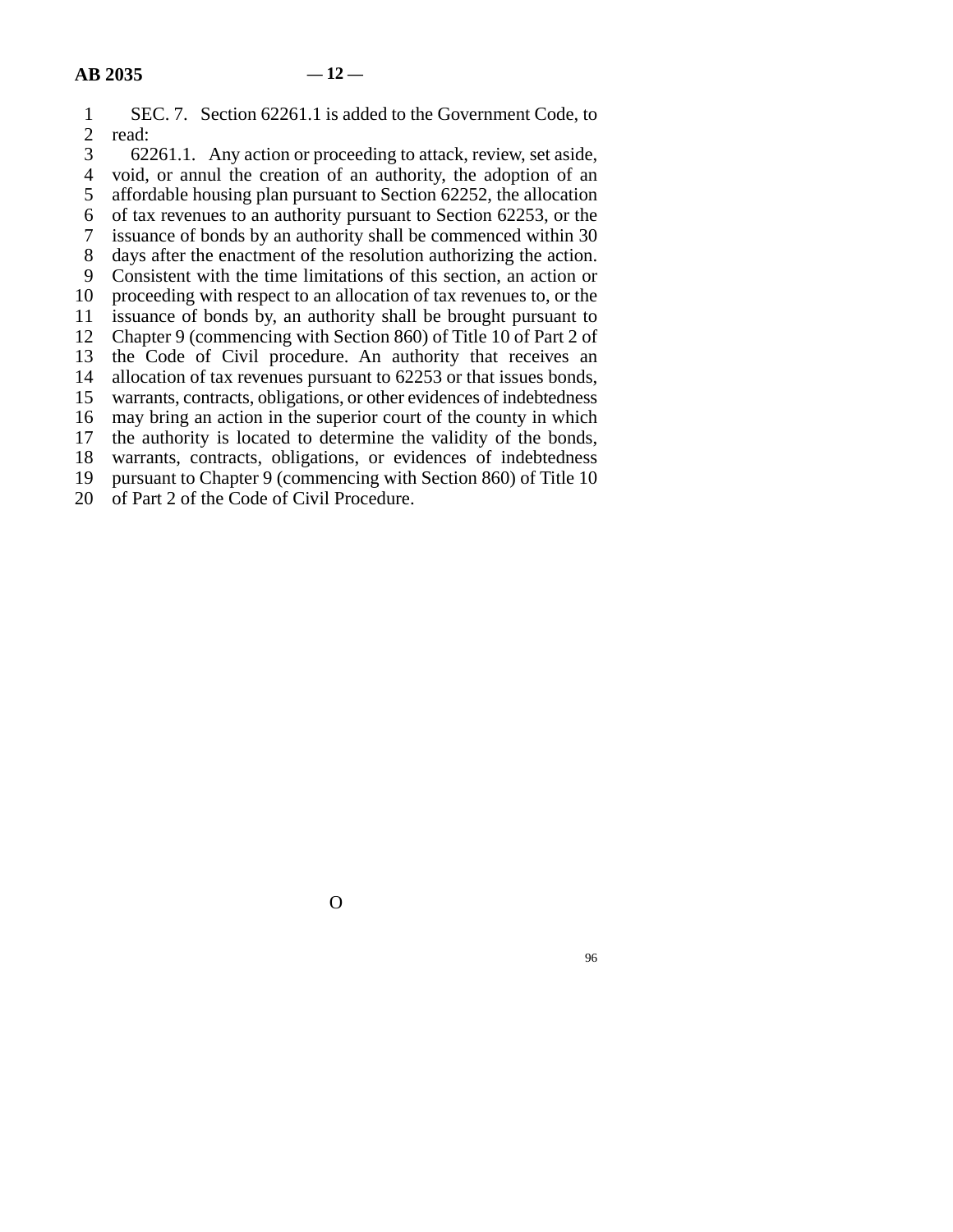

# **AGENDA ITEM** 4